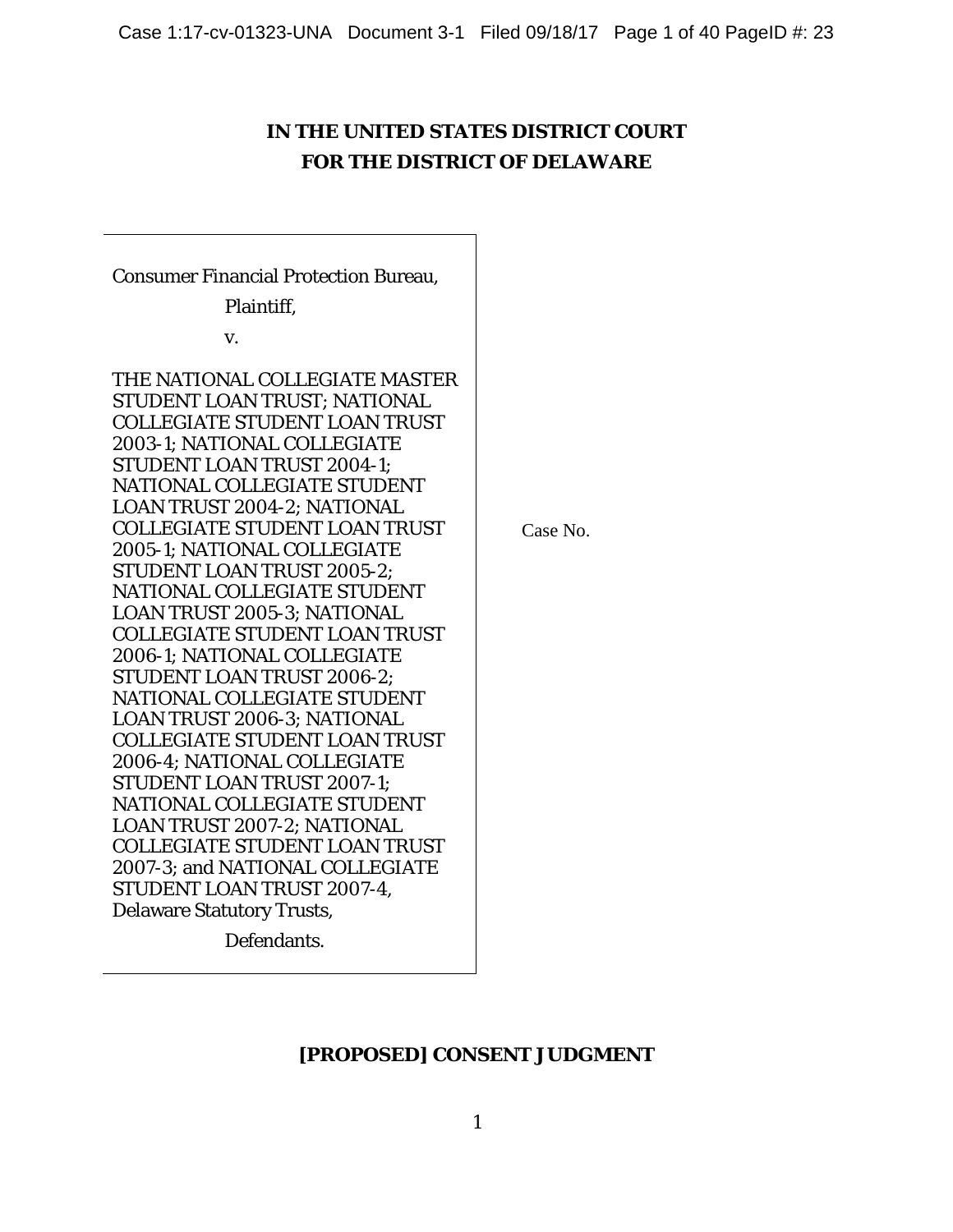Plaintiff, the Consumer Financial Protection Bureau ("Bureau"), commenced this civil action against fifteen (15) Delaware statutory trusts referred to as the National Collegiate Student Loan Trusts ("NCSLTs" or "the Trusts"), which are the National Collegiate Master Student Loan Trust, NCSLT 2003-1, NCSLT 2004-1, NCSLT 2004-2, NCSLT 2005-1, NCSLT 2005-2, NCSLT 2005-3, NCSLT 2006-1, NCSLT 2006-2, NCSLT 2006-3, NCSLT 2006-4, NCSLT 2007-1, NCSLT 2007-2, NCSLT 2007-3, and NCSLT 2007-4 on September 14, 2017, to obtain injunctive relief, damages and other monetary relief, and civil money penalties.

The Complaint alleges violations of sections 1031(a) and 1036(a)(1) of the Consumer Financial Protection Act of 2010 (CFPA), 12 U.S.C. §§ 5531(a), 5536(a)(1).

Plaintiff and Defendants request that the Court enter this Consent Judgment. The parties have agreed to resolve this case without further litigation. The Defendants waive service, answering the Complaint, and consent to the entry of this Consent Judgment against them by this Court, the terms of which are set forth herein.

#### **FINDINGS**

- 1. This Court has jurisdiction over the parties and the subject matter of this action.
- 2. Plaintiff and Defendants agree to entry of this Order to settle and resolve all matters in this dispute arising from the conduct alleged in the Complaint to the date this Order is entered.
- 3. Defendants neither admit nor deny any allegations in the Complaint, except as specifically stated in this Order. For the purposes of this Order,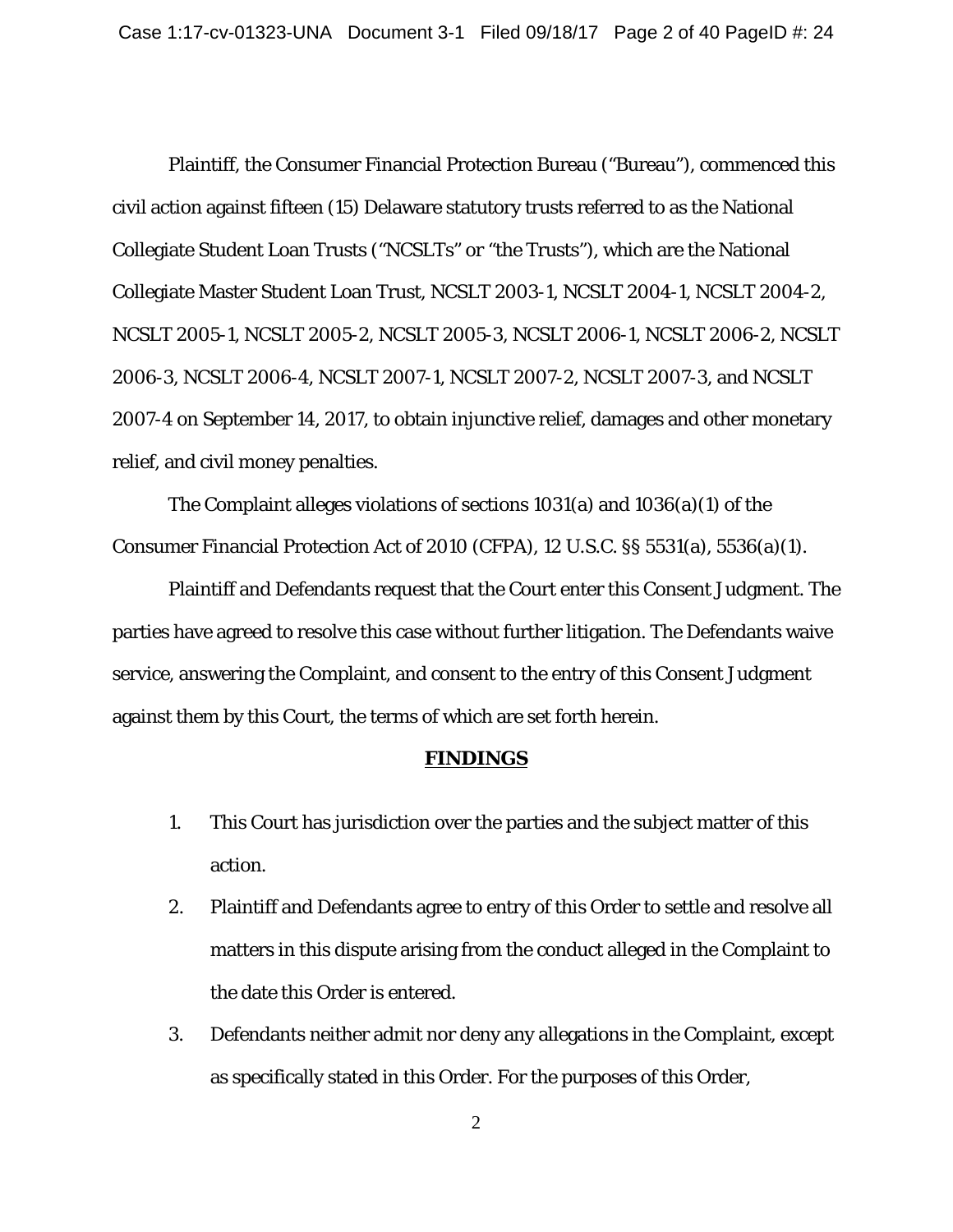Defendants admit the facts necessary to establish the Court's jurisdiction over them and the subject matter of this action.

- 4. Since at least November 1, 2012, in order to collect on defaulted private student loans, Defendants' Servicers filed Collections Lawsuits on behalf of Defendants in state courts across the country. In support of these lawsuits, Subservicers on behalf of Defendants executed and filed affidavits that falsely claimed personal knowledge of the account records and the consumer's debt, and in many cases, personal knowledge of the chain of assignments establishing ownership of the loans. In addition, Defendants' Servicers on behalf of Defendants filed more than 2,000 debt collections lawsuits without the documentation necessary to prove Trust ownership of the loans or on debt that was time-barred. Finally, notaries for Defendants' Servicers notarized over 25,000 affidavits even though they did not witness the affiants' signatures.
- 5. Defendants waive any rights to seek judicial review or otherwise challenge or contest the validity of this Order. Defendants also waive any claim it may have under the Equal Access to Justice Act, 28 U.S.C. § 2412, concerning the prosecution of this action to the date of this Order. Each party will bear its own costs and expenses, including without limitation attorneys' fees.
- 6. Entry of this Order is in the public interest.

#### **DEFINITIONS**

7. The following definitions apply to this Order: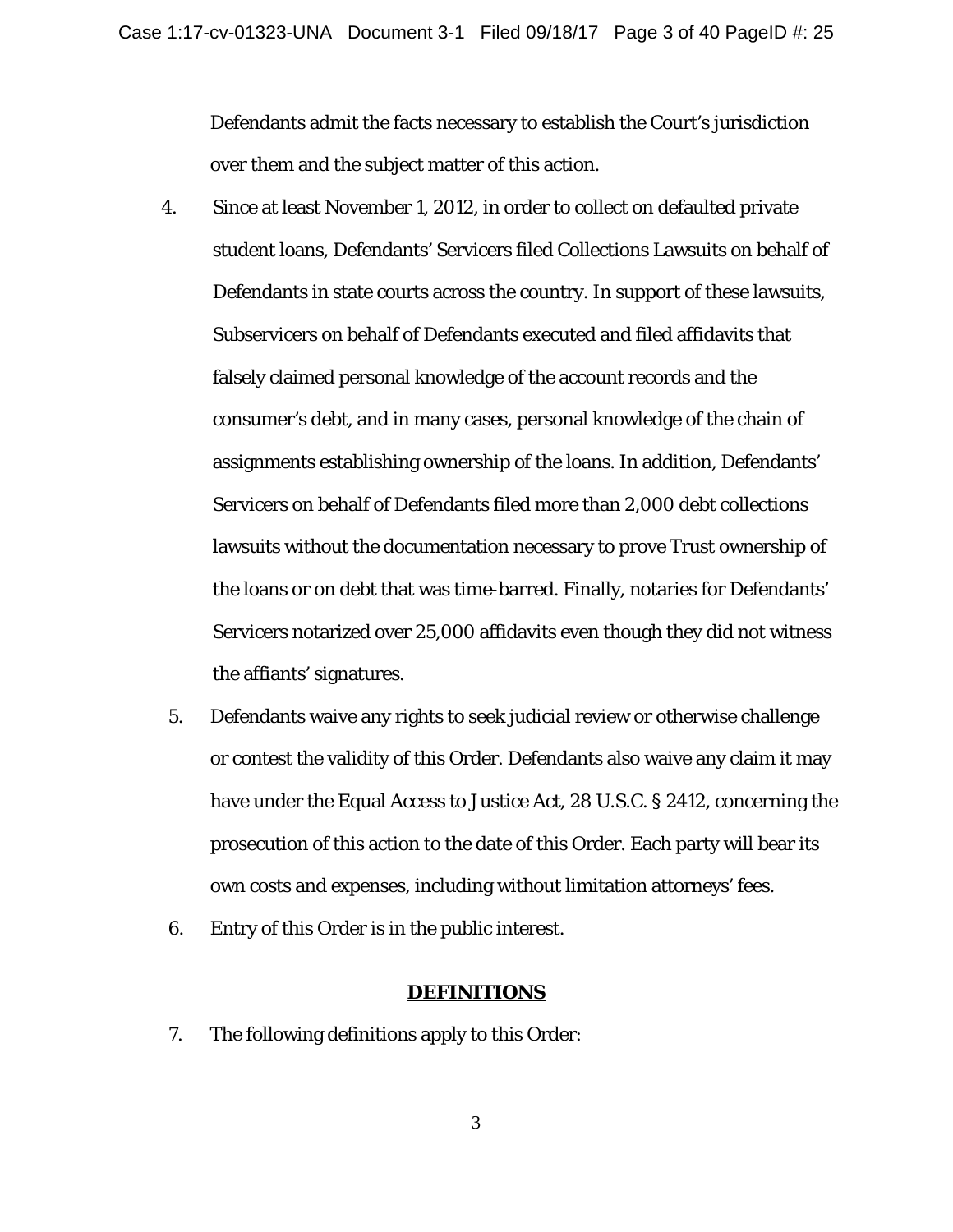- a. "Administration Agreements" means the agreements by and among each of the Trusts and the Administrator dated November 1, 2001 (Master Trust); December 11, 2003 (NCSLT 2003-1); September 10, 2004 (NCSLT 2004-1); October 28, 2004 (NCSLT 2004-2); February 23, 2005 (NCSLT 2005-1); June 9, 2005 (NCSLT 2005- 2); October 12, 2005 (NCSLT 2005-3); March 9, 2006 (NCSLT 2006-1); June 9, 2006 (NCSLT 2006-2); June 8, 2006 (NCSLT 2006-3); December 7, 2006 (NCSLT 2006-4); March 8, 2007 (NCSLT 2007-1); June 14, 2007 (NCSLT 2007-2); September 20, 2007 (NCSLT 2007-3); and September 20, 2007 (NCSLT 2007-4).
- b. "Administrator" means the Administrator, as defined in the Trust Indenture, providing certain duties of the Trusts pursuant to the Administration Agreements.
- c. "Affected Consumers" includes Consumers who are or were subject to a Collections Lawsuit filed by Defendants' agents on behalf of Defendants on or after November 1, 2012 to collect a Debt where (a) the documentation necessary to prove the existence of the Debt does not exist or cannot be located by Defendants; (b) the documentation necessary to prove Trust ownership of the Debt does not exist or cannot be located by Defendants; or (c) the lawsuit was time-barred.
- d. "Affiant" means any signatory to an Affidavit, other than one signing solely as a notary or witness to the act of signing, signing in his or her capacity as an employee or agent of Defendants,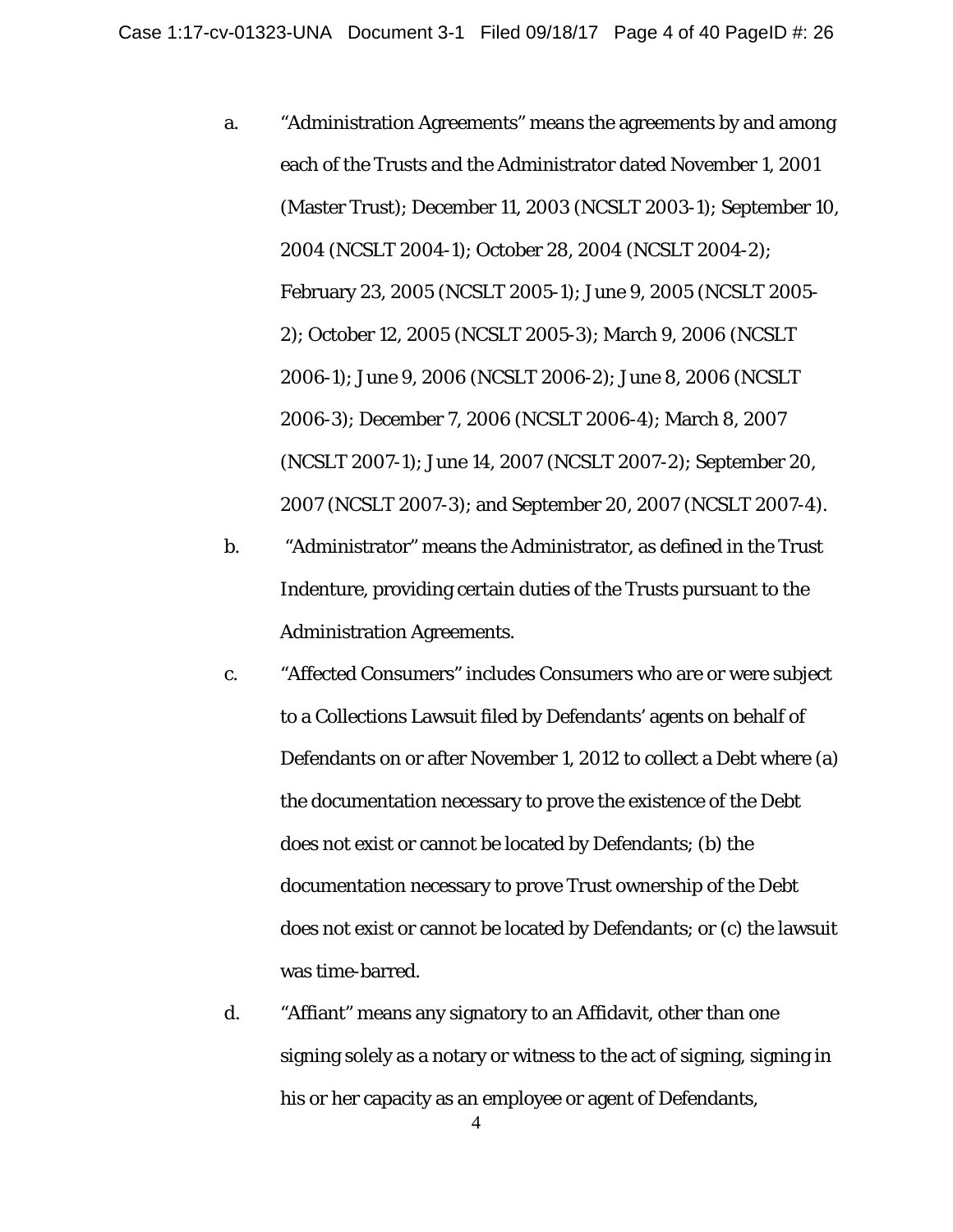including employees or agents of Defendants' Servicers or Subservicers.

- e. "Affidavit" means any sworn statement filed with a court in connection with litigation to collect on a Debt.
- f. "Board" means the registered owner of a majority of the beneficial interest in each of the Trusts.
- g. "Clearly and Prominently" means
	- i. as to written information: written in a type size and location sufficient for an ordinary consumer to read and comprehend it and disclosed in a manner that would be easily recognizable and understandable in language and syntax to an ordinary consumer; if the information is contained in a multi-page print document, the disclosure appears on the first page.
	- ii. as to information presented orally: spoken and disclosed in a volume, cadence, and syntax sufficient for an ordinary consumer to hear and comprehend.
- h. "Collections Lawsuits" means attempts by Defendants' Servicers on behalf of Defendants (or a third party acting on their behalf for an account owned or alleged to be owned by Defendants) through judicial processes in the United States of America, to collect or establish a Consumer's liability for a Debt.
- i. "Consumer" means any natural person obligated or allegedly obligated to pay any Debt.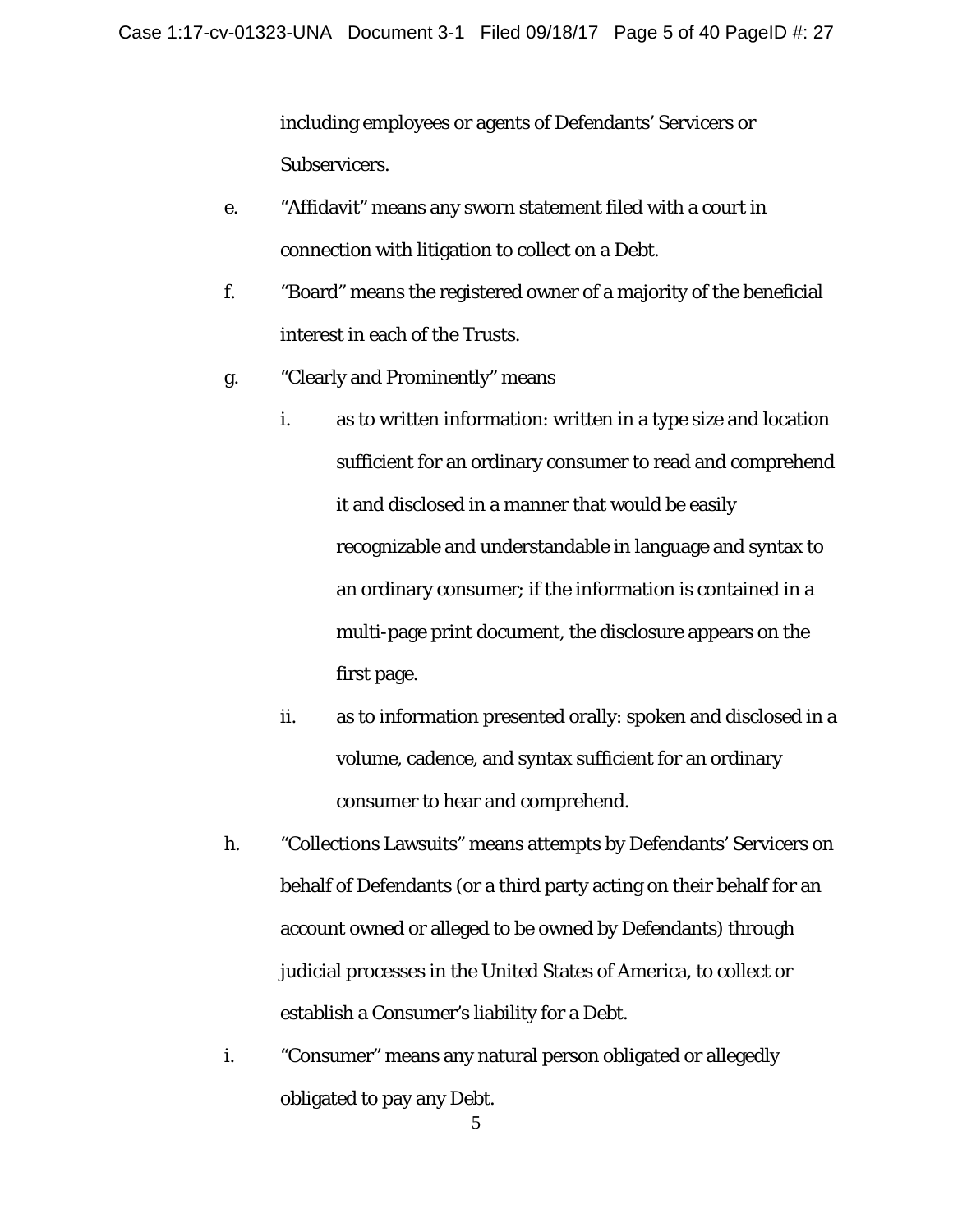- j. "Debt" means any obligation or alleged obligation of a Consumer to pay money arising out of a transaction in which the money, property, insurance, or services that are the subject of the transaction are primarily for personal, family, or household purposes, whether or not such obligation has been reduced to judgment.
- k. "Effective Date" means the date on which the Order is entered on the docket by the Court.
- l. "Enforcement Director" means the Assistant Director of the Office of Enforcement for the Consumer Financial Protection Bureau, or his or her delegate.
- m. "Primary Servicer" means the Servicer servicing student loans for Defendants under the Amended and Restated Private Student Loan Servicing Agreement dated September 28, 2006.
- n. "Related Consumer Action" means a private action by or on behalf of one or more Consumers or an enforcement action by another governmental agency brought against Defendants based on substantially the same facts as described in the Complaint.
- o. "Relevant Period" includes the period from November 1, 2012 to the Effective Date.
- p. "Defendants" means any or all of the fifteen (15) Delaware statutory trusts referred to as the National Collegiate Student Loan Trusts ("NCSLTs" or "the Trusts," which are the National Collegiate Master Student Loan Trust, NCSLT 2003-1, NCSLT 2004-1, NCSLT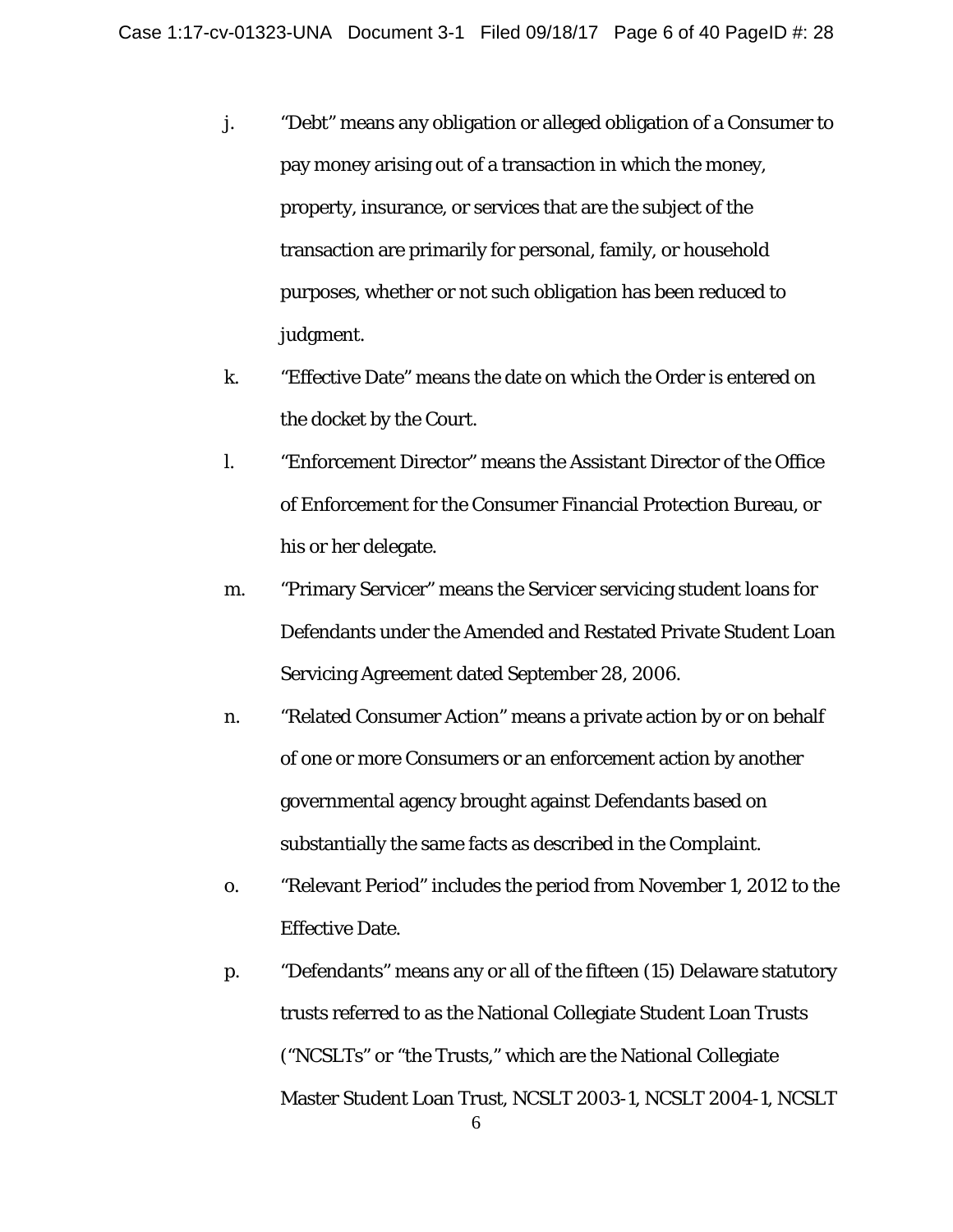2004-2, NCSLT 2005-1, NCSLT 2005-2, NCSLT 2005-3, NCSLT 2006-1, NCSLT 2006-2, NCSLT 2006-3, NCSLT 2006-4, NCSLT 2007-1, NCSLT 2007-2, NCSLT 2007-3, and NCSLT 2007-4) and their successors and assigns.

- q. "Servicer" (or "Trusts' Servicer") means any Servicer, Primary Servicer, Subservicer, Special Servicer, Administrator, and any other individual or entity acting on behalf of Defendants with respect to the servicing of the student loans owned by Defendants, whether retained directly by Defendants or retained by an individual or entity acting on behalf of Defendants.
- r. "Servicing Agreement" means any Servicing Agreement that meets the definition of Servicing Agreement in each Trust's Indenture.
- s. "Special Servicer" means the Servicer providing services to the Trusts with respect to defaulted and delinquent student loans under the Special Servicing Agreements dated March 1, 2009 and May 1, 2009 (the "Special Servicing Agreements").
- t. "Subservicer" means any service provider that was retained by, and contracted with, directly or indirectly, the Special Servicer, as an agent of the Special Servicer, to provide services, including default prevention, and collection services, including but not limited to litigation, with respect to the servicing of the student loans owned by Defendants.
- u. "The Trust Agreements" are the Trust Agreements creating each of the Trusts.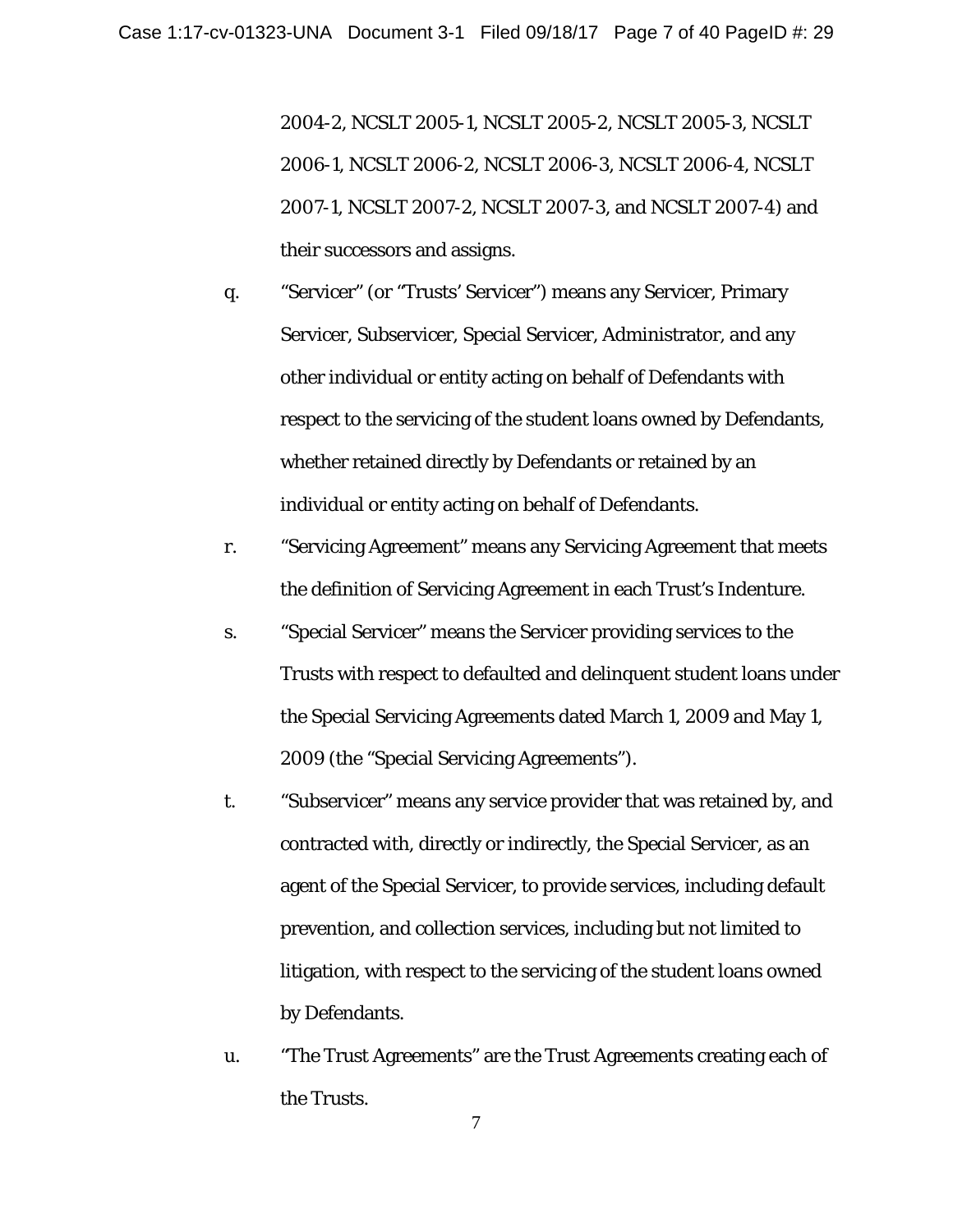#### **ORDER**

### **IT IS ORDERED** that:

### **I. Conduct Requirements**

- 8. Defendants must provide all Defendants' Servicers that are engaged in the servicing or collection of Debts with actual notice of this Order within thirty (30) days of the Effective Date.
- 9. Defendants and their officers, agents, servants, employees, and attorneys who have actual notice of this Order*,* including but not limited to all of Defendants' Servicers, whether acting directly or indirectly, may not violate sections 1031 and 1036 of the CFPA, 12 U.S.C. §§ 5531, 5536, and must take the following affirmative actions:
	- a. Defendants shall take all actions necessary to comply with the terms of the Order, including but not limited to ensuring that all of Defendants' Servicers acting as Defendants' agents comply with the terms of the Order.
	- b. Defendants must require that any of Defendants' Servicers or other agents retained by Defendants in connection with servicing or collection of student loans (1) agree to abide by the terms and conditions of the Order and (2) require any agents that Defendants' Servicers hire in connection with servicing or collection of student loans to abide by the terms and conditions of the Order.
	- c. Defendants and their officers, agents, servants, employees, and attorneys who have actual notice of this Order*,* including but not limited to all of Defendants' Servicers, whether acting directly or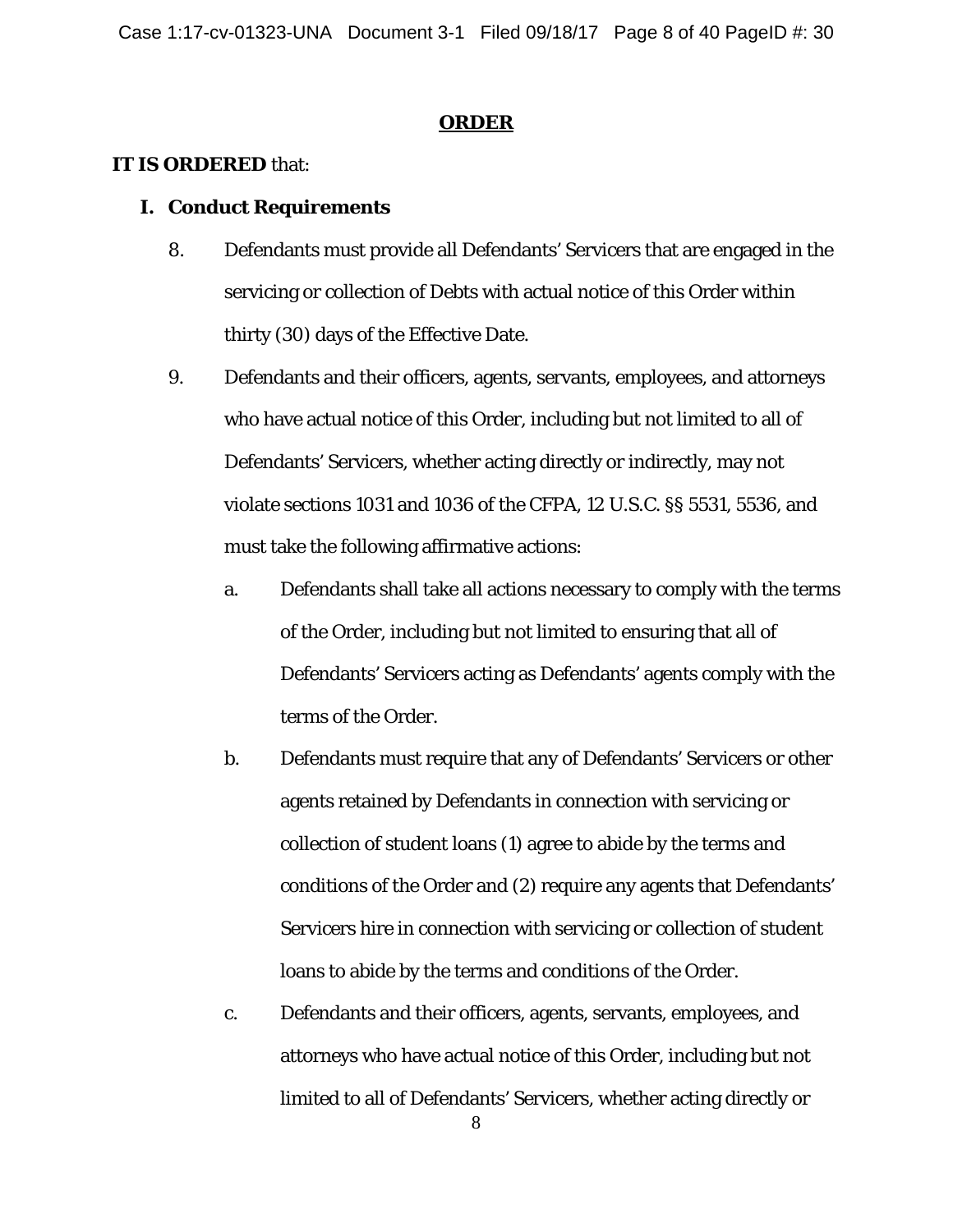indirectly, may not initiate a Collections Lawsuit to collect Debt unless they possess:

- i. the documentation necessary to prove that a Trust owns the loan, including but not limited to, documentation reflecting the complete chain of assignment from the Debt's originator to the specific Trust claiming ownership; and
- ii. a document signed by the Consumer, such as a promissory note, evidencing the agreement to pay the loan forming the basis of the Debt.
- d. Defendants and their officers, agents, servants, employees, and attorneys who have actual notice of this Order*,* including but not limited to all of Defendants' Servicers, whether acting directly or indirectly, may not initiate a Collections Lawsuit to collect on a loan for which the applicable statute of limitations has expired.
- e. Defendants and their officers, agents, servants, employees, and attorneys who have actual notice of this Order*,* including but not limited to all of Defendants' Servicers, whether acting directly or indirectly, may not collect any Debt through Collections Lawsuits that Defendants or their agents have any reason to believe may be unenforceable.
- f. Defendants, their officers, agents, servants, employees, and attorneys, and all other persons in active concert or participation with any of them, who receive actual notice of this Order, including but not limited to all of Defendants' Servicers, whether acting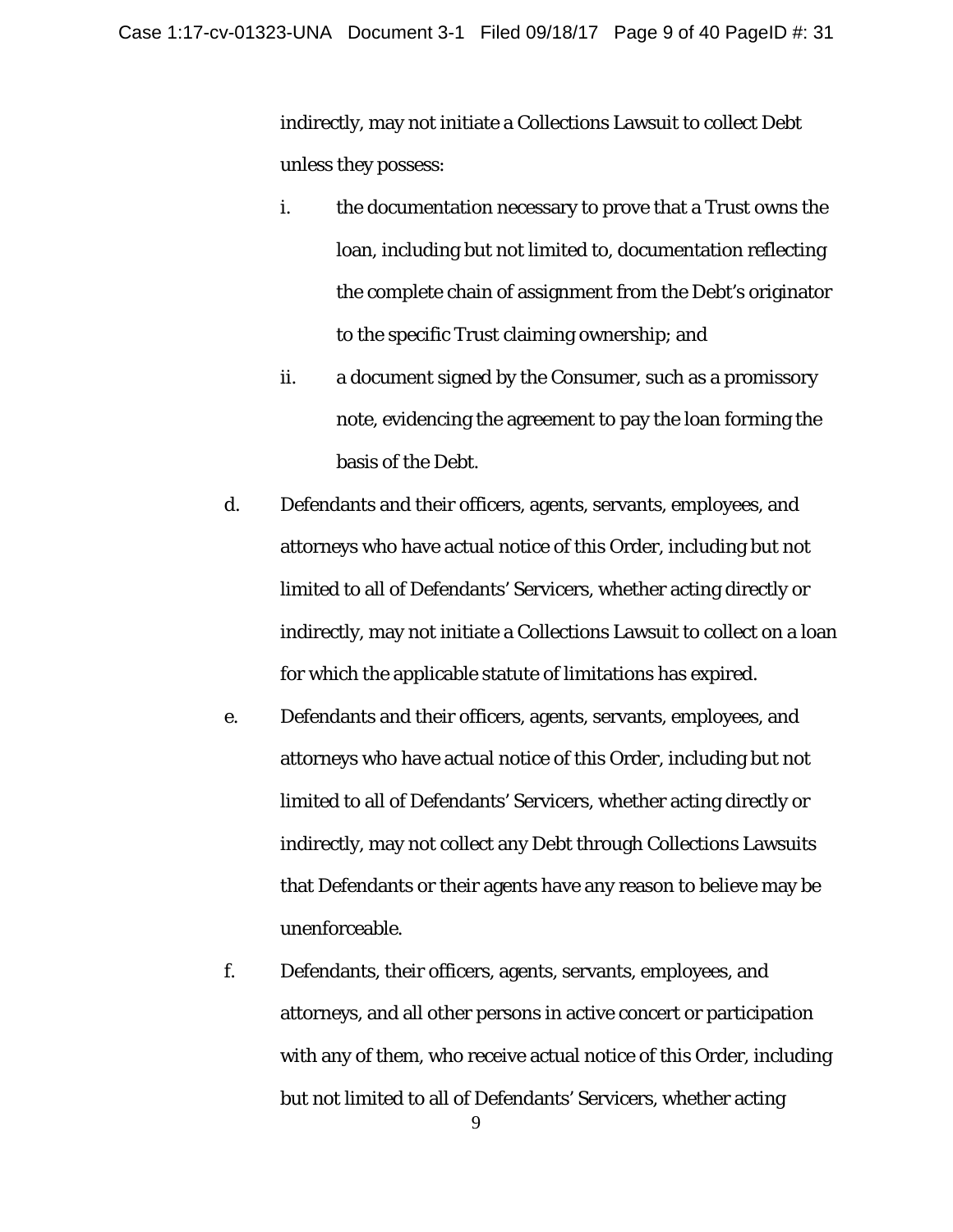directly or indirectly, are permanently restrained and prohibited, in connection with the collection of a Debt, from submitting any Affidavit:

- i. containing an inaccurate statement;
- ii. in which the Affiant represents, expressly or by implication, that the Affiant is familiar with or has personal knowledge of the Consumer's education loan records or the maintenance of those records when that is not the case;
- iii. in which the Affiant represents, expressly or by implication, that the Affiant has personal knowledge of the Consumer's Debt when that is not the case;
- iv. in which the Affiant represents, expressly or by implication, that the Affiant has personal knowledge of the loan's chain of assignment or ownership when that is not the case;
- v. in which the Affiant represents, expressly or by implication, that the Affiant has personal knowledge of the documents relating to the loan's chain of assignment or ownership when that is not the case;
- vi. representing, expressly or by implication, that the Affidavit has been properly notarized if the Affidavit was not executed in the presence of a notary or if the notarization was otherwise not compliant with applicable notary laws; or
- vii. in which the Affiant represents, expressly or by implication, that any documents or records concerning the Debt that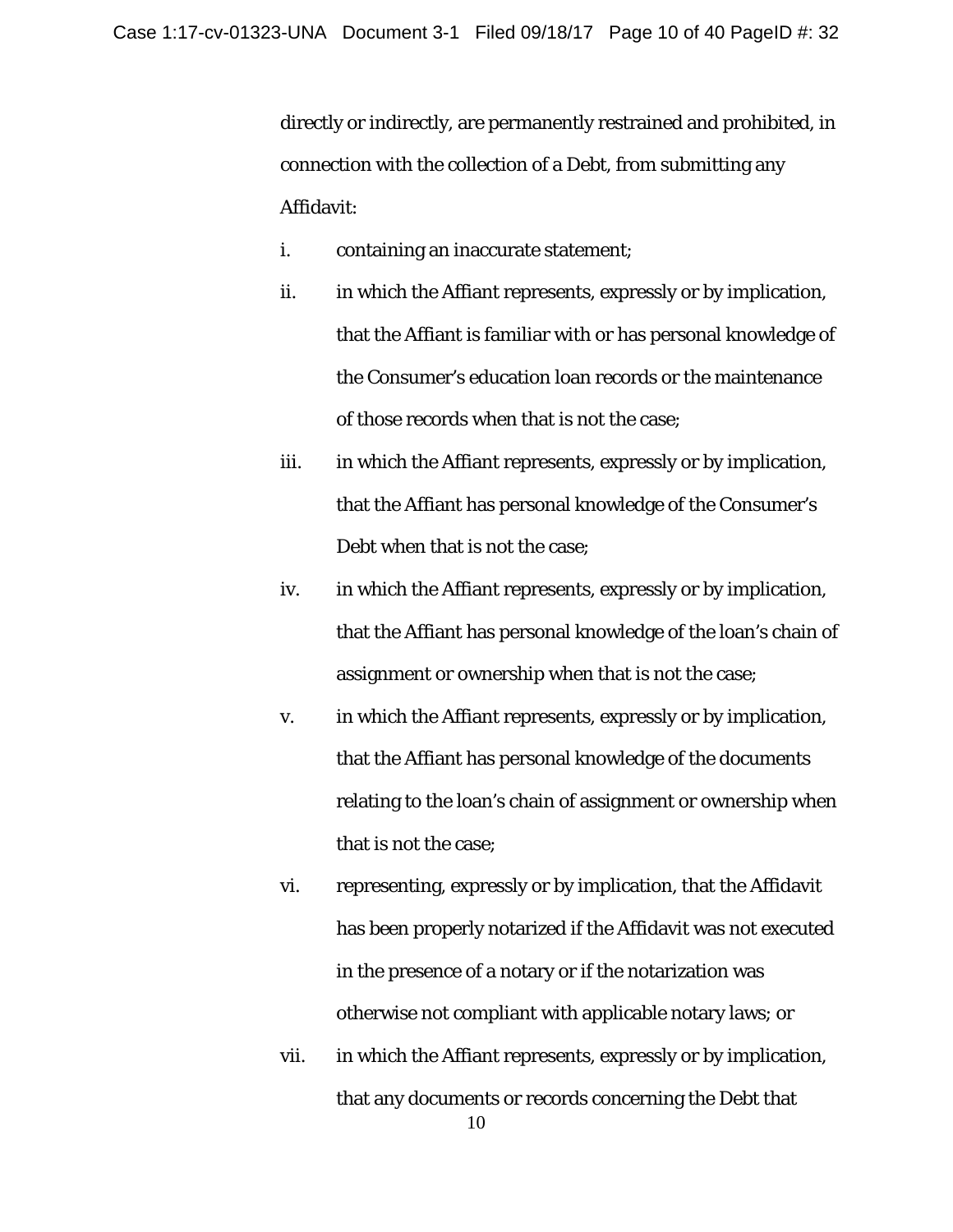forms the basis of the Collections Lawsuit have been reviewed by the Affiant when that is not the case.

- 10. Defendants are permanently restrained and prohibited from reselling Debt that is time-barred or for which Defendants lack the necessary documentation required by Paragraph 9(c) without obtaining the written agreement of the purchaser to comply with this Order.
- 11. Defendants, their officers, agents, servants, employees, and attorneys, and all other persons in active concert or participation with any of them, who receive actual notice of this Order, including but not limited to all of Defendants' Servicers, whether acting directly or indirectly, are permanently restrained and prohibited from, in connection with the collection of a Debt, providing any testimony in a Collections Lawsuit that contains any misrepresentations, including false statements that the witness:
	- a. is familiar with or has personal knowledge of the Consumer's education loan records or the maintenance of those records;
	- b. has personal knowledge of the Consumer's Debt;
	- c. has personal knowledge of the loan's chain of assignment or ownership; or
	- d. has personal knowledge of the documents relating to the loan's chain of assignment or ownership.
- 12. If Defendants determine that any of their agents, including but not limited to all of Defendants' Servicers, are on behalf of Defendants engaging in any conduct prohibited by this Order, including but not limited to Paragraphs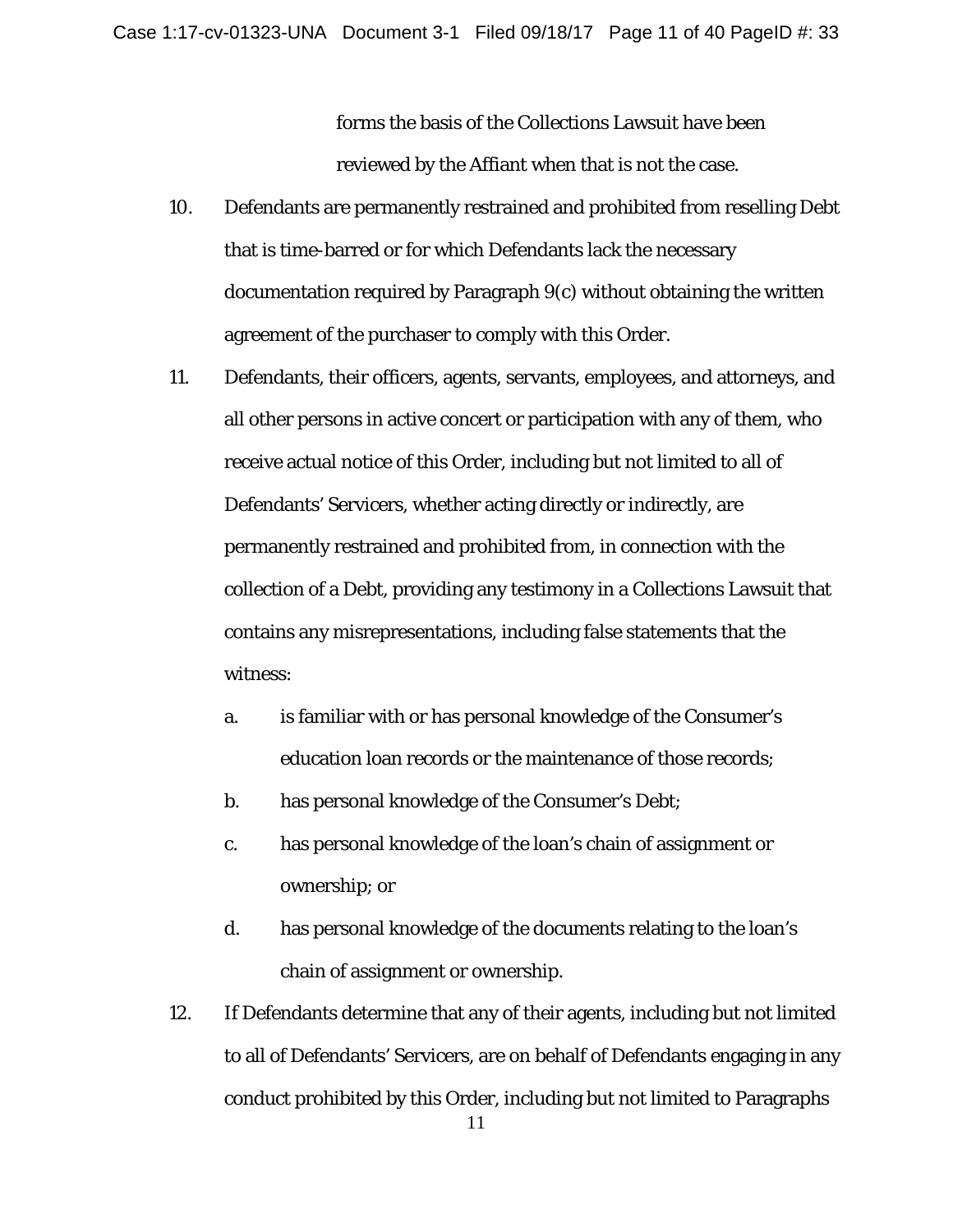9 and 11 of this Order, Defendants promptly will take the necessary steps to ensure that their agents cease any and all practices that violate this Order.

- 13. Within thirty (30) days of making any determination described in Paragraph 12, Defendants must submit to the Enforcement Director a report detailing (1) the practices that violate the Order, (2) the specific agents engaged in the practices in question, and (3) a plan to ensure that the practices cease and to remediate any harm resulting from the practices.
- 14. With regard to pending Collections Lawsuits in which Defendants, through actions taken by Defendants' Servicers acting on behalf of Defendants, have filed an Affidavit that contains any misrepresentations—including but not limited to false statements that the Affiant (1) is familiar with or has personal knowledge of the Consumer's education loan records or the maintenance of those records, (2) has personal knowledge of the Consumer's indebtedness, (3) has personal knowledge of the loan's chain of assignment or ownership, (4) has personal knowledge about the maintenance of documents relating to the loan's chain of assignment or ownership, or (5) has attached as an exhibit a true and correct copy of a document—Defendants must either withdraw the pending Collections Lawsuit or ensure that the Affidavit is withdrawn. Defendants must instruct their attorneys, Defendants' Servicers, and their agents to either withdraw the pending Collections Lawsuit or notify the court of the following in writing while simultaneously providing the court with a copy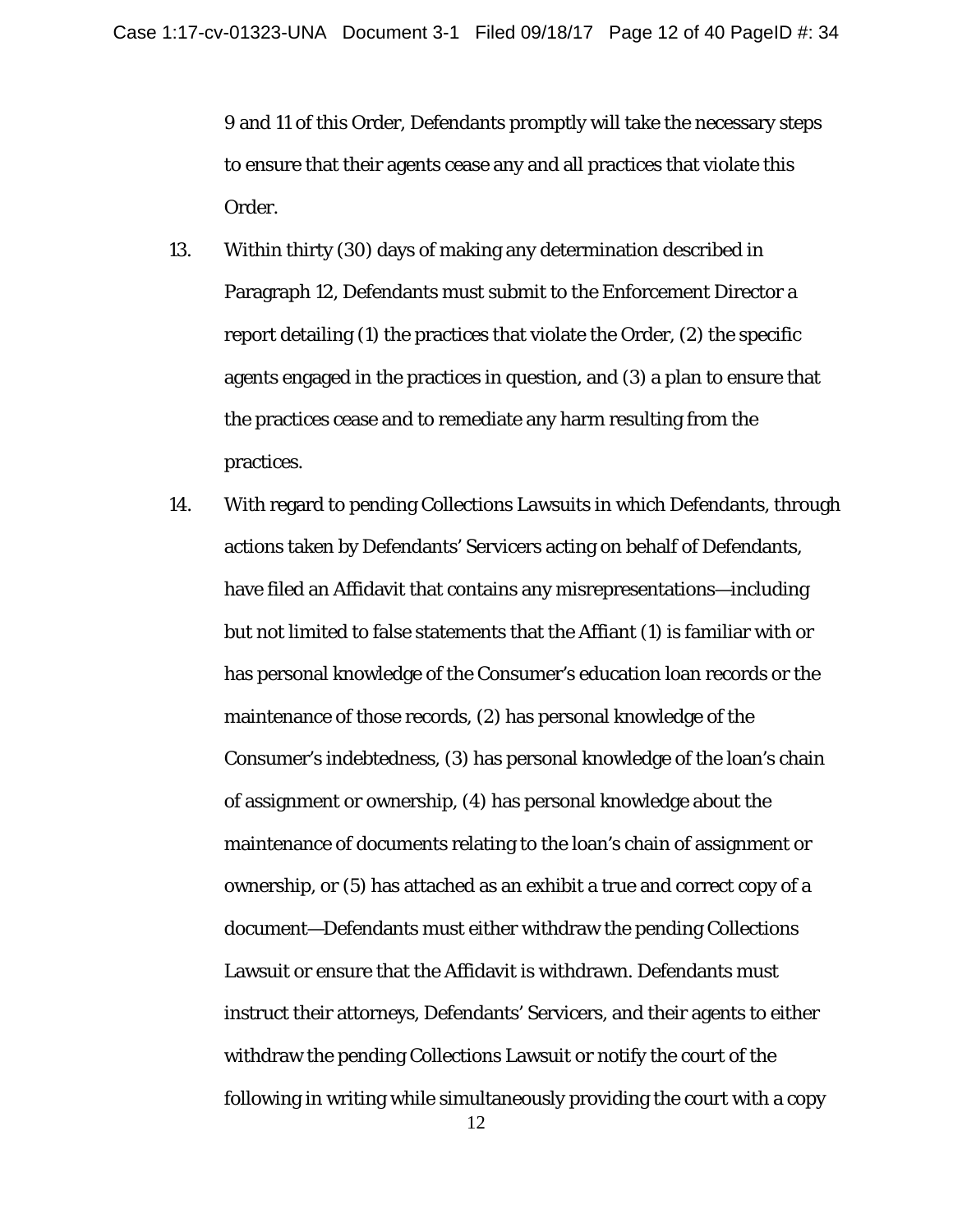of the Order entered into between the Bureau and Defendants: "Plaintiff withdraws the affidavit of [insert name of affiant] pursuant to an Order entered into by the Consumer Financial Protection Bureau and the National Collegiate Student Loan Trusts."

- 15. With regard to concluded Collections Lawsuits in which Defendants, through actions of Defendants' Servicers acting on behalf of Defendants, filed with a court or in arbitration an Affidavit that contained any misrepresentations—including but not limited to false statements that the Affiant (1) is familiar with or has personal knowledge of the Consumer's education loan records or the maintenance of those records, (2) has personal knowledge of the Consumer's indebtedness, (3) has personal knowledge of the loan's chain of assignment or ownership, (4) has personal knowledge about the maintenance of documents relating to the loan's chain of assignment or ownership, or (5) has attached as an exhibit a true and correct copy of a document—Defendants must instruct their attorneys, the Defendants' Servicers, and their agents to cease postjudgment enforcement activities and will seek, and will instruct their agents to seek, to remove, withdraw, or terminate any active wage garnishment, bank levies, and similar means of enforcing those judgments or settlements as well as cease accepting settlement payments related to any such concluded Collections Lawsuits.
- 16. With regard to servicing of Debt owned by Defendants, Defendants shall within ten (10) days of the Effective Date (1) direct the Primary Servicer to cease transferring any Debt to the Special Servicer and any Subservicer and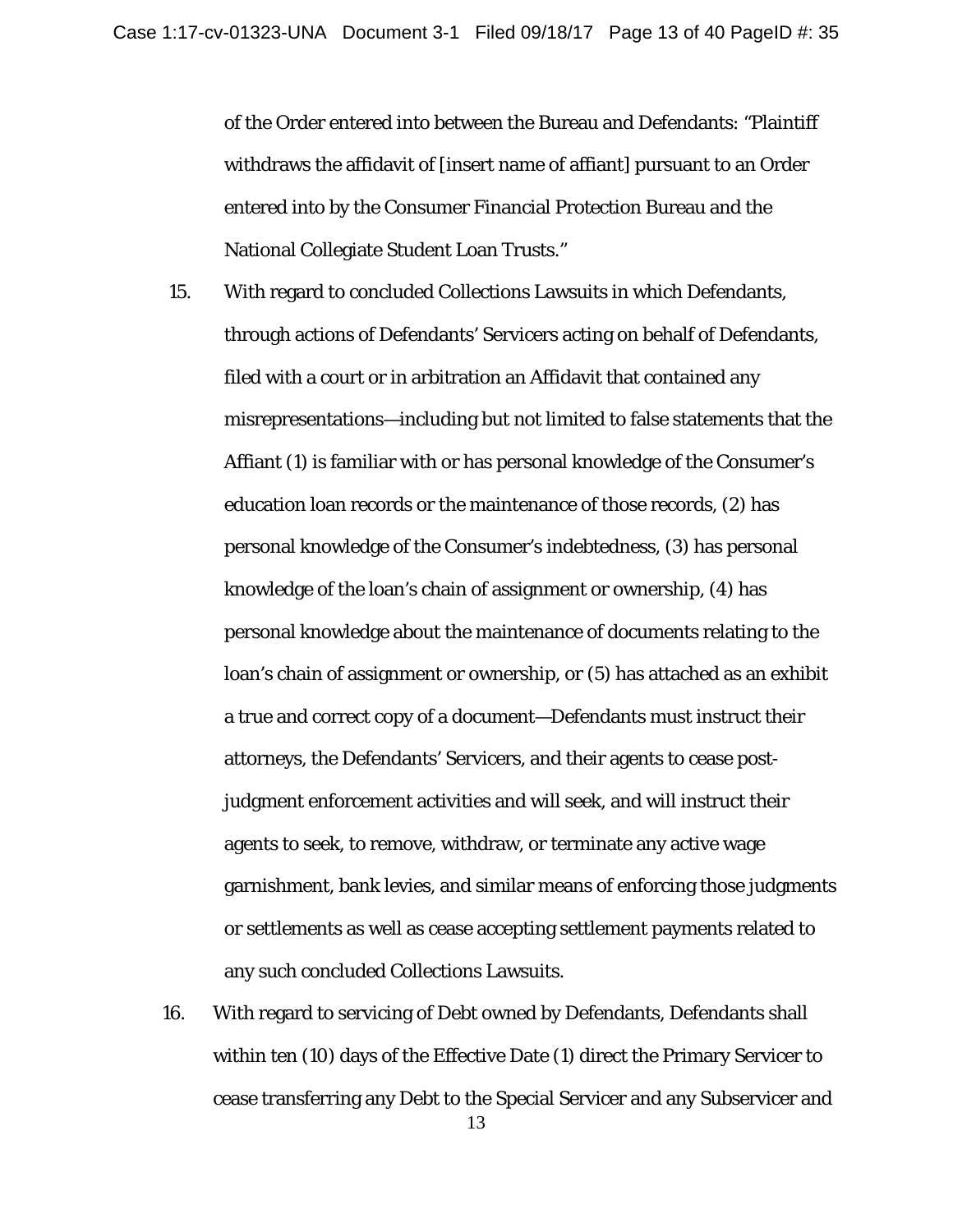instead retain possession of the Debt pending approval and implementation of the Compliance Plan provided for in Section III; (2) direct the Special Servicer and any Subservicer to suspend further collection efforts on all Debt owned by Defendants pending approval and implementation of the Compliance Plan provided for in Section III; (3) direct the Special Servicer and any Special Servicer agent to discontinue making outbound call attempts, sending collection letters, providing negative reports to any of consumer reporting agencies the credit bureaus, or other efforts as may be instructed by Defendants and are necessary to effectuate compliance with this Order; (4) direct the Primary Servicer to instruct the Special Servicer and all Subservicers to return to the Primary Servicer all student loans in their portfolio owned by Defendants that are completed and the subject of each monthly Compliance Audit Report described in Paragraph 20; and (5) direct Defendants' Servicers to take any other appropriate actions necessary to effectuate compliance with this Order as instructed by the Defendants.

17. Defendants shall direct (1) the Primary Servicer and Special Servicer to remit all payments from Consumers to an escrow account as designated by Defendants pursuant to Paragraph 18; (2) the Subservicer to remit funds to the Special Servicer and the Special Servicer to remit those payments to the escrow account as designated by Defendants pursuant to Paragraph 18; and (3) the Primary Servicer and Special Servicer to provide an itemized report to the Defendants identifying the payments remitted at the loan level in a format approved by the Defendants.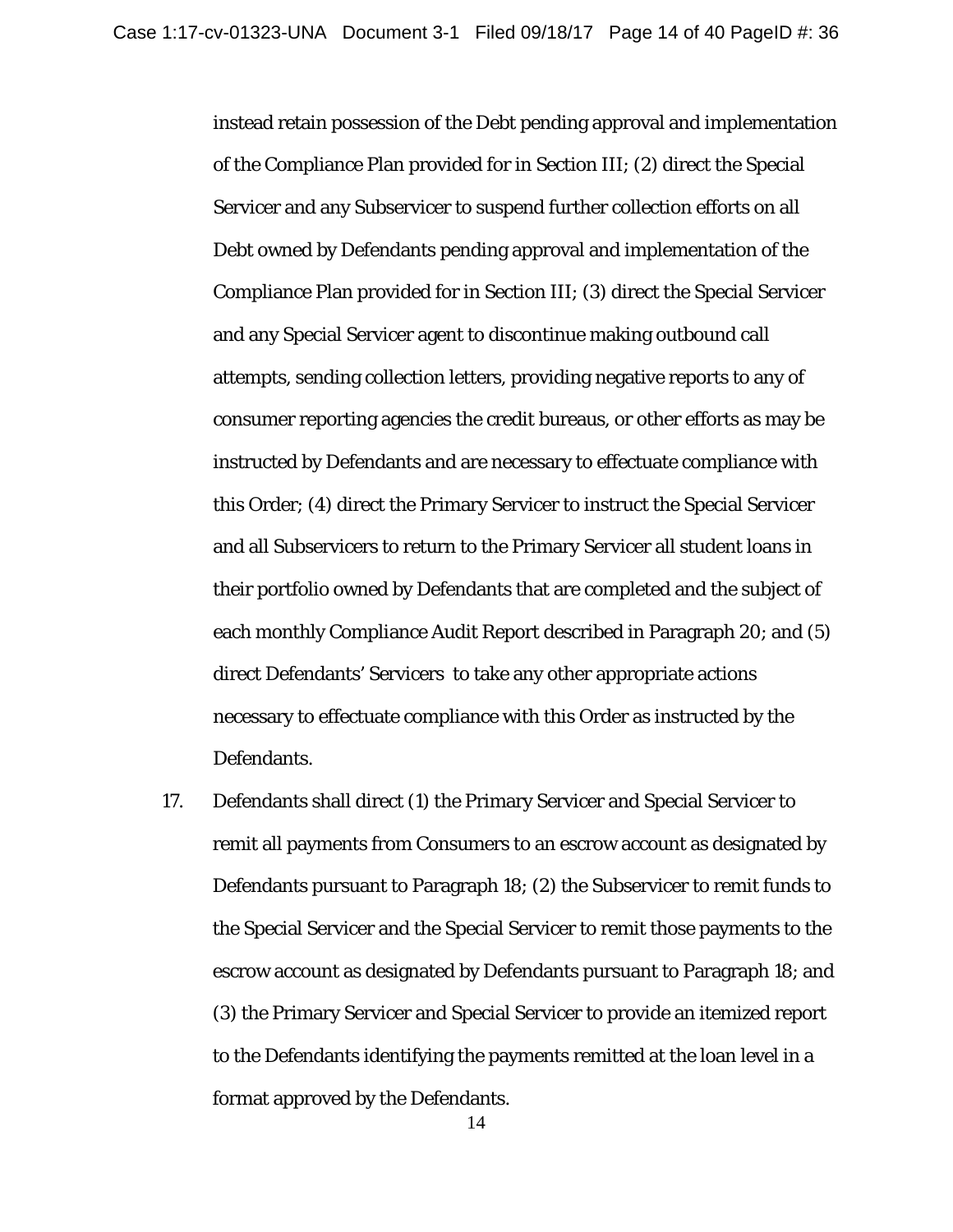18. Nothing in this Order shall prohibit Defendants or their Servicers from accepting payments from Consumers made in the regular course on Debt that is not subject to a Collections Lawsuit. All such payments shall be held in escrow until the requirements of Paragraphs  $9(c)(1)$  and  $(2)$  are satisfied and Defendants have determined that sufficient loan documentation exists to either retain the payment or refund the amount paid as to be provided for in the Compliance Plan of Section III. Defendants may use funds from the escrow to carry out Trust operations, including payments to noteholders sufficient to avoid events of default under the Indenture Trust, auditors, consultants, accountants, legal counsel, and other necessary professionals.

#### **II. Compliance Audit**

- 19. Within thirty (30) days of the Effective Date, Defendants must secure and retain one or more qualified, independent consultants or auditors with specialized experience in the servicing of student loans, and acceptable to the Enforcement Director, to conduct an independent audit of all of the servicing and collecting conducted by Defendants' Servicers on student loans owned by Defendants from inception of each of the Trusts to the present, using procedures and standards generally acceptable to the student loan–servicing industry. The purposes of the Compliance Audit must be to determine, at a minimum:
	- a. For each and every student loan, whether Defendants, or their agents (including Defendants' Servicers), have or ever had in their possession sufficient loan documentation, including signed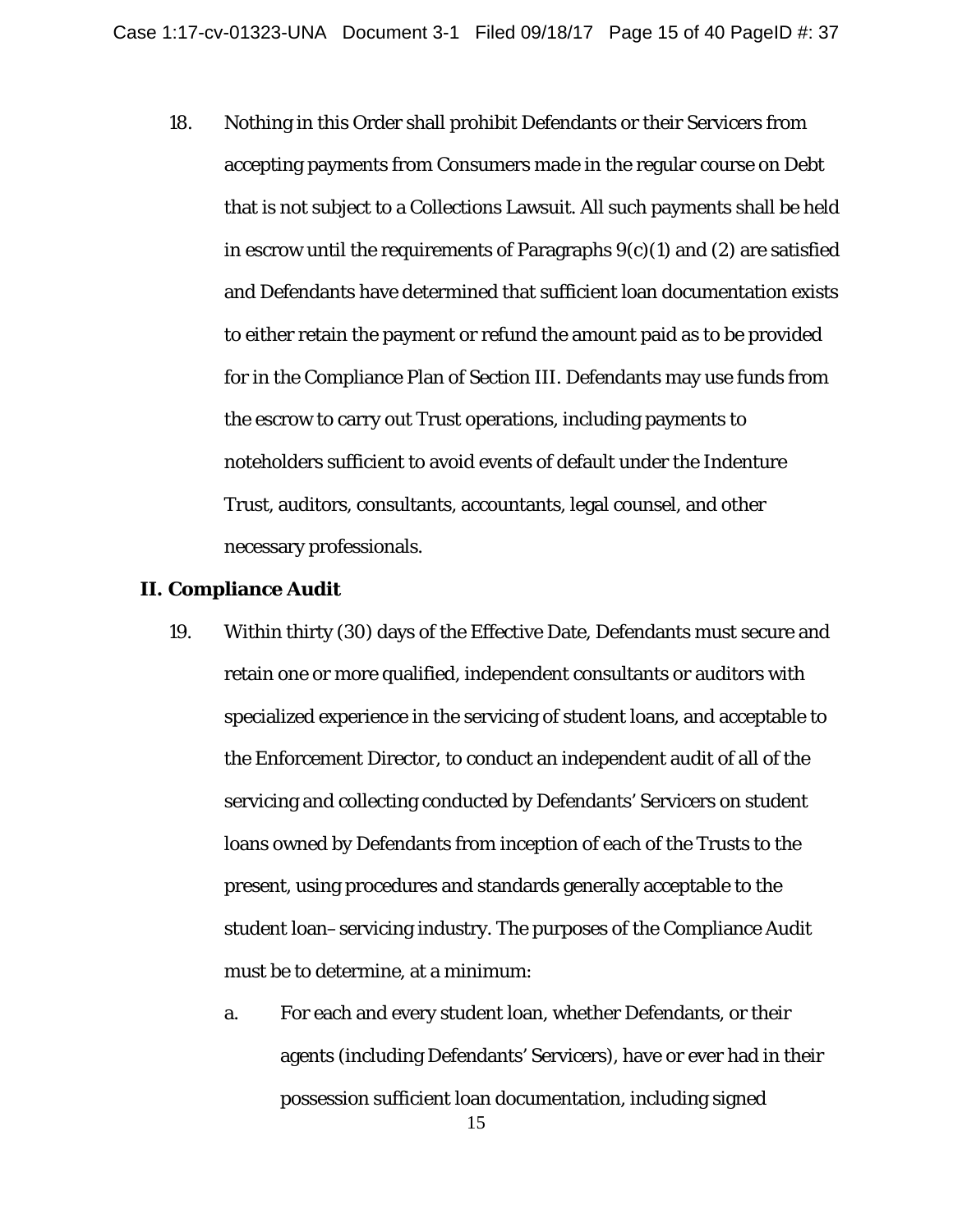promissory notes and documentation reflecting the complete chain of assignment since the loan's origination, to support the claim that a Debt is currently owed to a Trust, including but not limited to, assignments from the Debt's originator to the Trust claiming ownership and any subsequent assignments by the Trust to a student loan guarantor (such as The Education Resources Institute or its successors);

- b. Whether certain loans owned by Defendants are no longer legally enforceable because the applicable statute of limitations has expired;
- c. Whether Collections Lawsuits have been filed on any loans for which sufficient documentation, including signed promissory notes and documentation reflecting the complete chain of assignment from the Debt's originator to the Collections Lawsuit's named plaintiff, is not in the possession of the Collections Lawsuit's named plaintiff, or a Defendants' Servicer acting on behalf of the named plaintiff, to prove the existence of the Debt owed to the Trust in question, or where the applicable statute of limitations has expired;
- d. Whether judgments were obtained in Collections Lawsuits described in Paragraph 19(c), the identity of Consumers from whom the Defendants obtained payments in response to those Collections Lawsuits, and the specific amounts collected from these Consumers;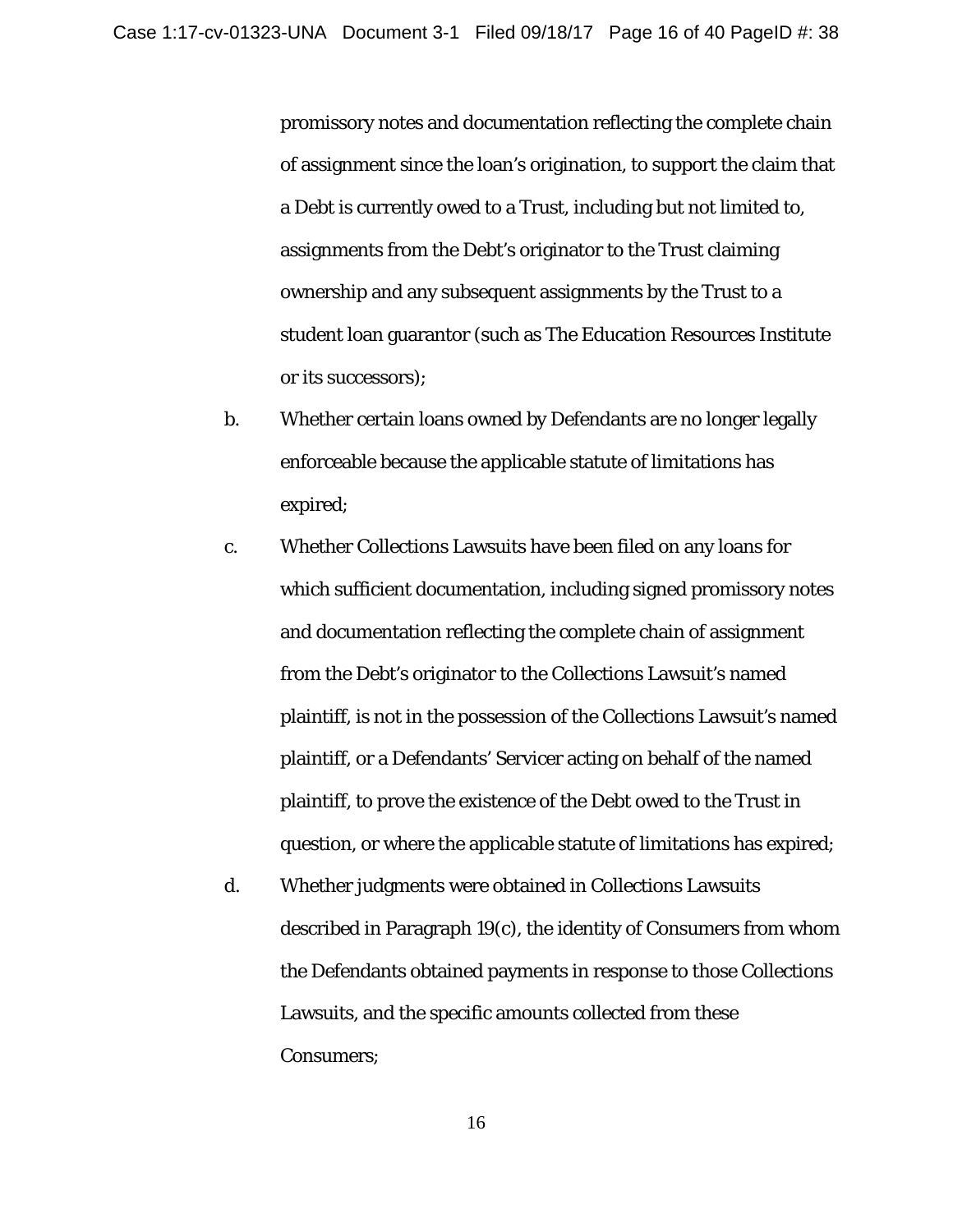- e. Whether any student loans were disbursed to the Consumers after the loans allegedly were transferred to the Defendants;
- f. Whether any of Defendants' agents, including but not limited to any of Defendants' Servicers, have failed to comply with any Federal consumer financial law or any of the Servicers' Servicing Guidelines; and
- g. Whether any of Defendants' agents, including but not limited to any of Defendants' Servicers, are or have engaged in any practices on behalf of Defendants after the Effective Date that violate this Order.
- 20. Within one hundred and eighty (180) days of the Effective Date and each thirty (30) days thereafter until finished, the independent consultant(s) must provide a written report to Defendants detailing the findings of the audit (the "Compliance Audit Reports"). The Compliance Audit Report with respect to additional Affected Consumers shall be completed within one hundred and eighty (180) days of the Effective Date, and the remainder of the Compliance Audit Reports within three hundred and sixty (360) days of the Effective Date. The Compliance Audit Report shall include the auditors' findings, conclusions, and a description of its methodology.
- 21. Defendants must provide the Compliance Audit Reports to the Enforcement Director within fourteen (14) days of receipt by Defendants.
- 22. Within thirty (30) days of receiving the final Compliance Audit Report identified in Paragraph 20, Defendants must submit to the Enforcement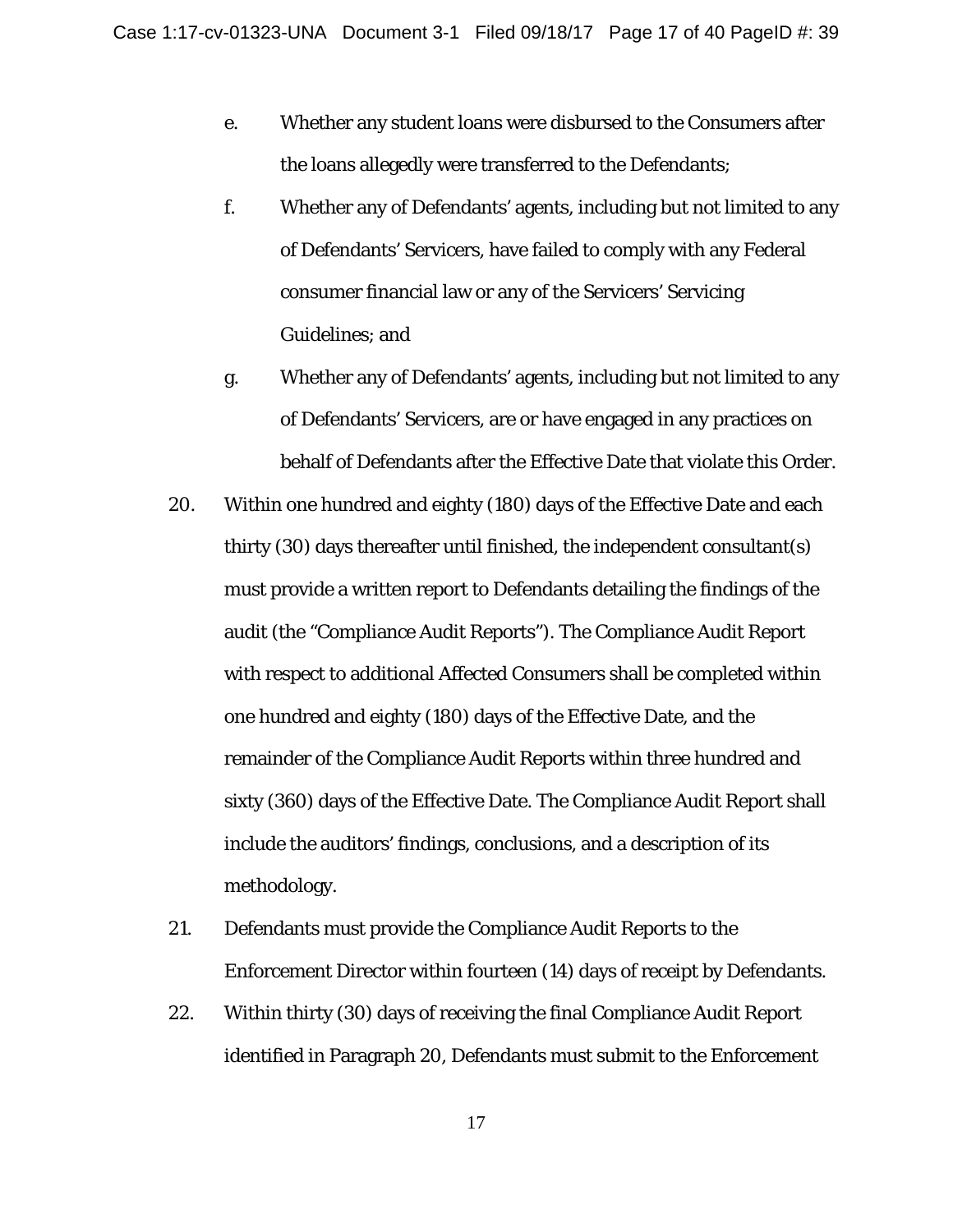Director for review and non-objection an amendment to the Compliance Plan ("Amended Compliance Plan") described in Section III to:

- a. ensure the withdrawal and dismissal without prejudice of any pending Collections Lawsuits identified in Paragraph 19(c);
- b. ensure that Defendants and their agents, including but not limited to any of Defendants' Servicers, will not take any steps to initiate collections or furnish negative reports to consumer reporting agencies, on loans identified in Paragraph 19(a), or accept payments on any defaulted Debts, unless and until Defendants first verify the existence of the documentation referenced in that subparagraph in order to prove the existence of the Debt and the identity of the current owner;
- c. ensure that Defendants and their agents, including but not limited to any of Defendants' Servicers, will not take any steps to collect Debts by any means on any loans identified in Paragraph 19(b) without Clearly and Prominently disclosing to the Consumer as follows:
	- i. For those time-barred debts that generally cannot be included in a consumer report under the provisions of the Fair Credit Reporting Act ("FCRA"), 15 U.S.C. § 1681c(a), but can be collected through other means pursuant to applicable state law, Defendants will instruct their agents to include the following statement: "The law limits how long you can be sued on a debt and how long a debt can appear on your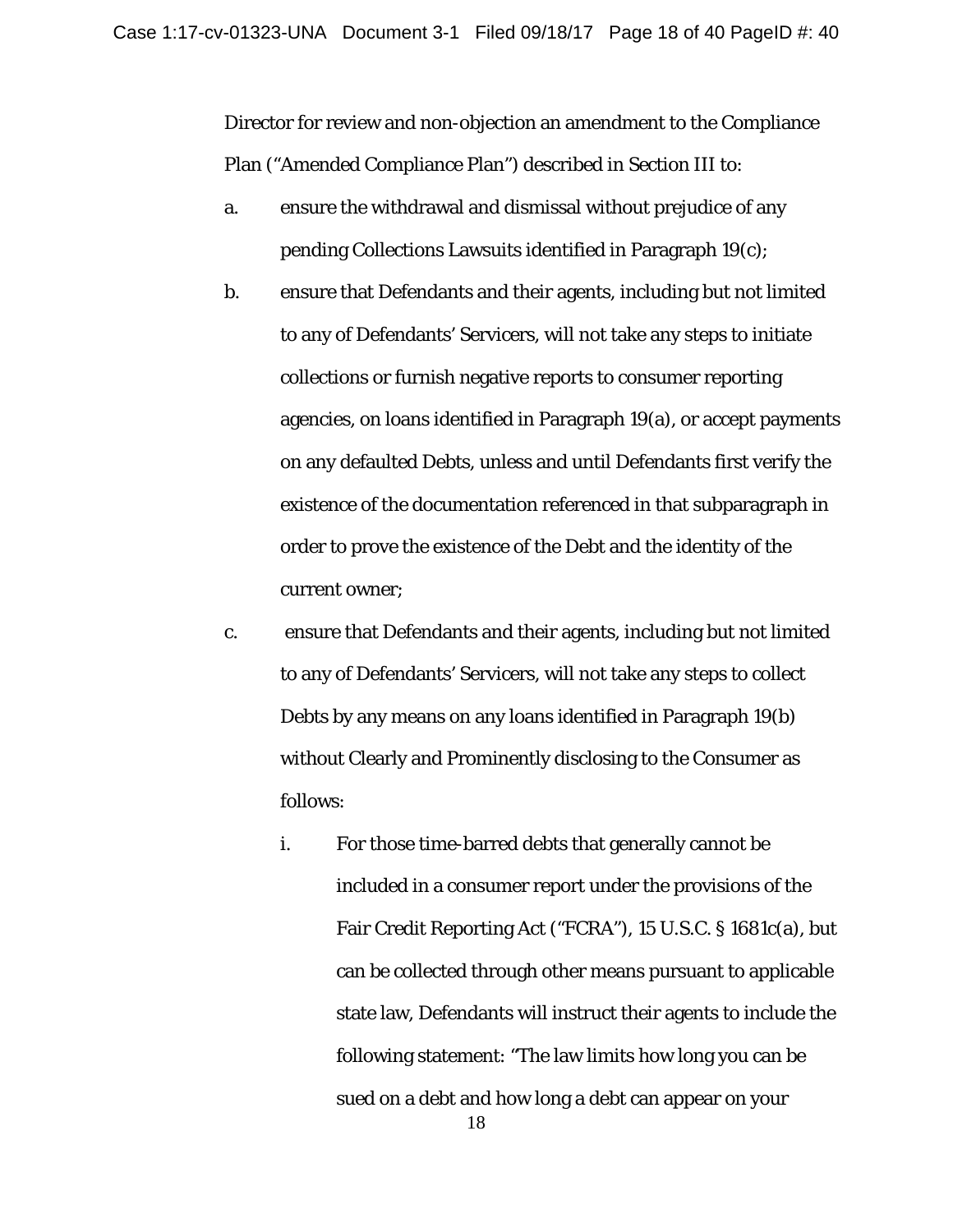credit report. Due to the age of this debt, we will not sue you for it or report payment or non-payment of it to a credit bureau."

- ii. For those time-barred debts that can be collected through other means pursuant to applicable state law, and may be included in a consumer report under the provisions of FCRA, 15 U.S.C. § 1681c(a), Defendants will instruct their agents to include the following statement: "The law limits how long you can be sued on a debt. Because of the age of your debt, we will not sue you for it."
- 23. Defendants and their agents are prohibited from making any representation or statement, or from taking any other action that interferes with, detracts from, contradicts, or otherwise undermines the disclosures required in Paragraph 22.
- 24. Defendants will be deemed to have complied with the disclosure requirements of Paragraph 22 if Defendants or their agents makes a disclosure to Consumers in a specific jurisdiction that (1) is required by the laws or regulations of that jurisdiction, (2) complies with those laws or regulations, and (3) is substantially similar to the disclosure required by Paragraph 22.
- 25. The Enforcement Director will have the discretion to make a determination of non-objection to the Amended Compliance Plan or to direct the Defendants to revise it. If the Enforcement Director directs the Defendants to revise the Amended Compliance Plan, Defendants must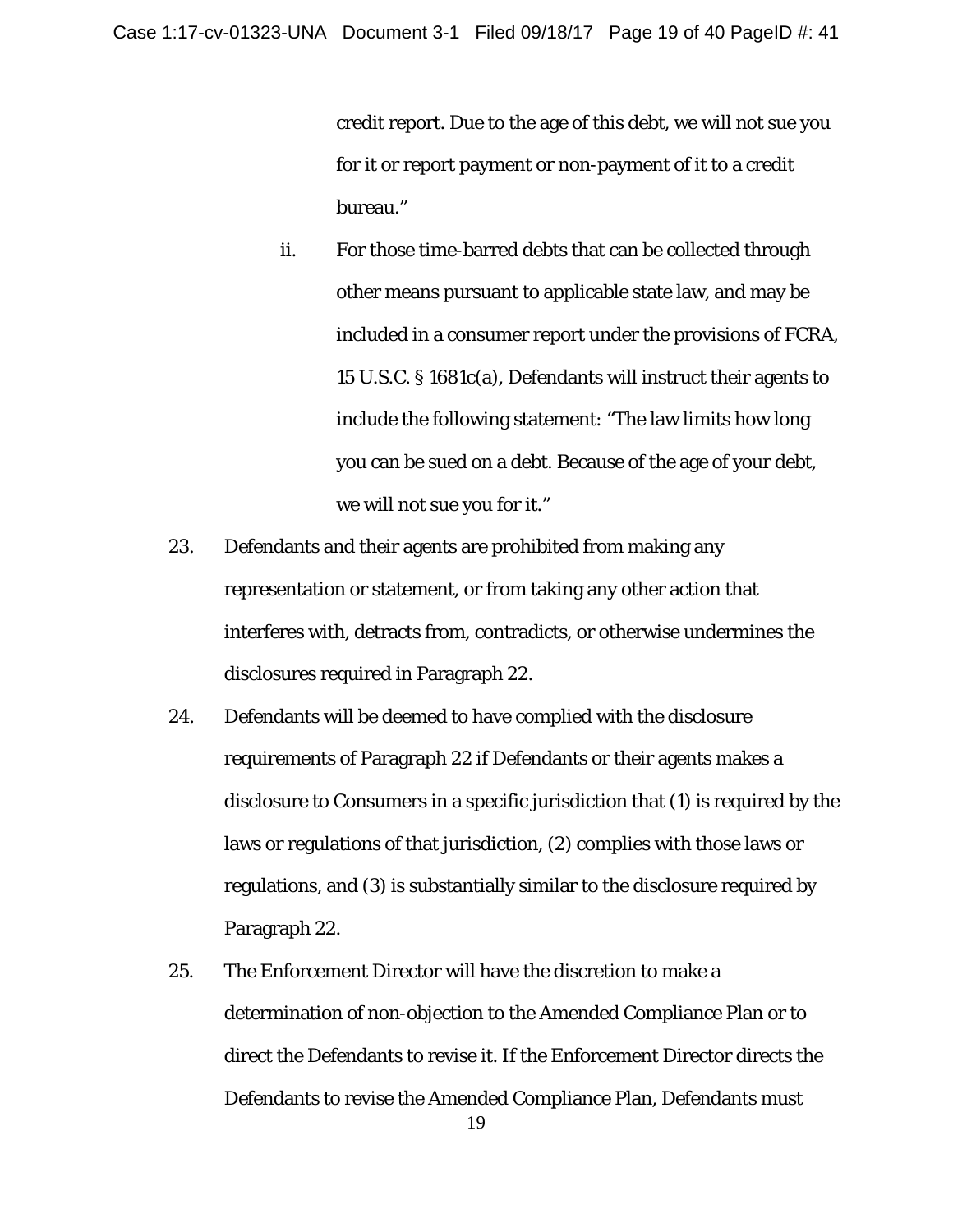make the requested revisions and resubmit the Amended Compliance Plan to the Enforcement Director within thirty (30) days.

- 26. After receiving notification that the Enforcement Director has made a determination of non-objection to the Amended Compliance Plan, Defendants must implement and adhere to the steps, recommendations, deadlines, and timeframes outlined in the Amended Compliance Plan.
- 27. Within thirty (30) days of receiving notification that the Enforcement Director has made a determination of non-objection to the Amended Compliance Plan, Defendants will provide the Amended Compliance Plan and the Compliance Audit Reports to Transworld Systems, Inc. ("TSI"), or, if applicable, to the Defendants' successor Special Servicer or Subservicer.

### **III. Compliance Plan**

- 28. Within one hundred and twenty (120) days of the Effective Date, Defendants must submit to the Enforcement Director for review and determination of non-objection a comprehensive compliance plan designed to ensure that Defendants and Defendants' Servicers acting on their behalf comply with all applicable Federal consumer financial laws and the terms of this Order ("Compliance Plan"). The Compliance Plan must include, at a minimum:
	- a. Detailed steps for addressing each action required by this Order including operations meetings with the Primary Servicer;
	- b. Specific timeframes and deadlines for implementation of the steps described above; and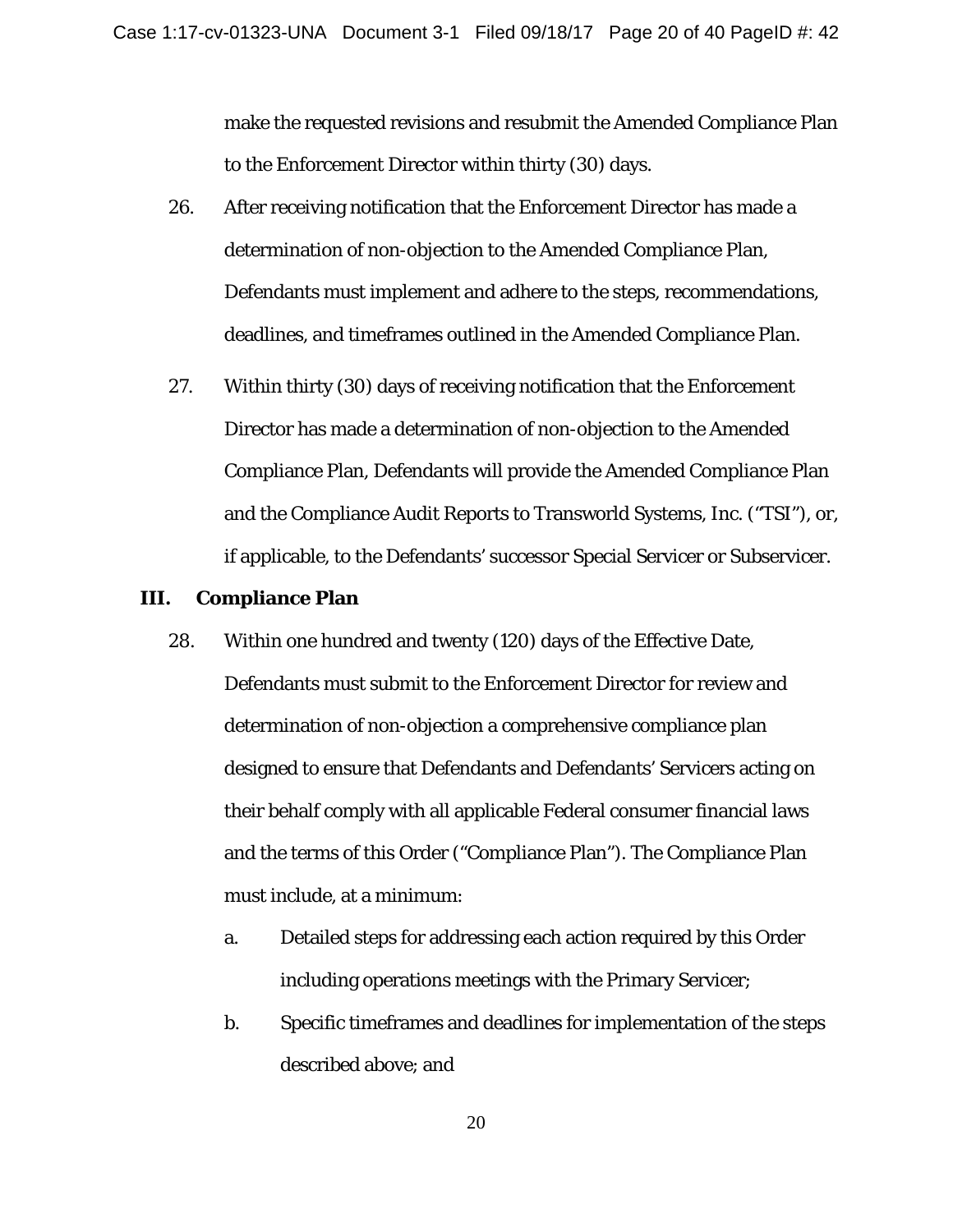- c. Comprehensive, written policies and procedures designed to ensure that any agents acting on behalf of the Defendants do not engage in practices in violation of this Order. These policies and procedures must include:
	- i. Detailed steps for addressing each action required of the Defendants or their agents, including but not limited to the Defendants' Servicers, by this Order;
	- ii. Comprehensive, written policies and procedures designed to prevent violations of Federal consumer financial laws and associated risks of harm to Consumers including regular operations meetings with and audits of each Servicer and establishment of procedures to respond to exception requests;
	- iii. An effective employee training program required for all of the agents' employees, including but not limited to Affiants, whose duties include reviewing, drafting, preparing, processing, verification, execution or notarization of Affidavits that includes regular, specific, comprehensive training in Federal consumer financial laws commensurate with individual job functions and duties;
	- iv. Implementation of reasonable and appropriate written policies and procedures to ensure the proper notarization processes for Affidavits, including that notaries place the Affiants under oath and witness their signatures;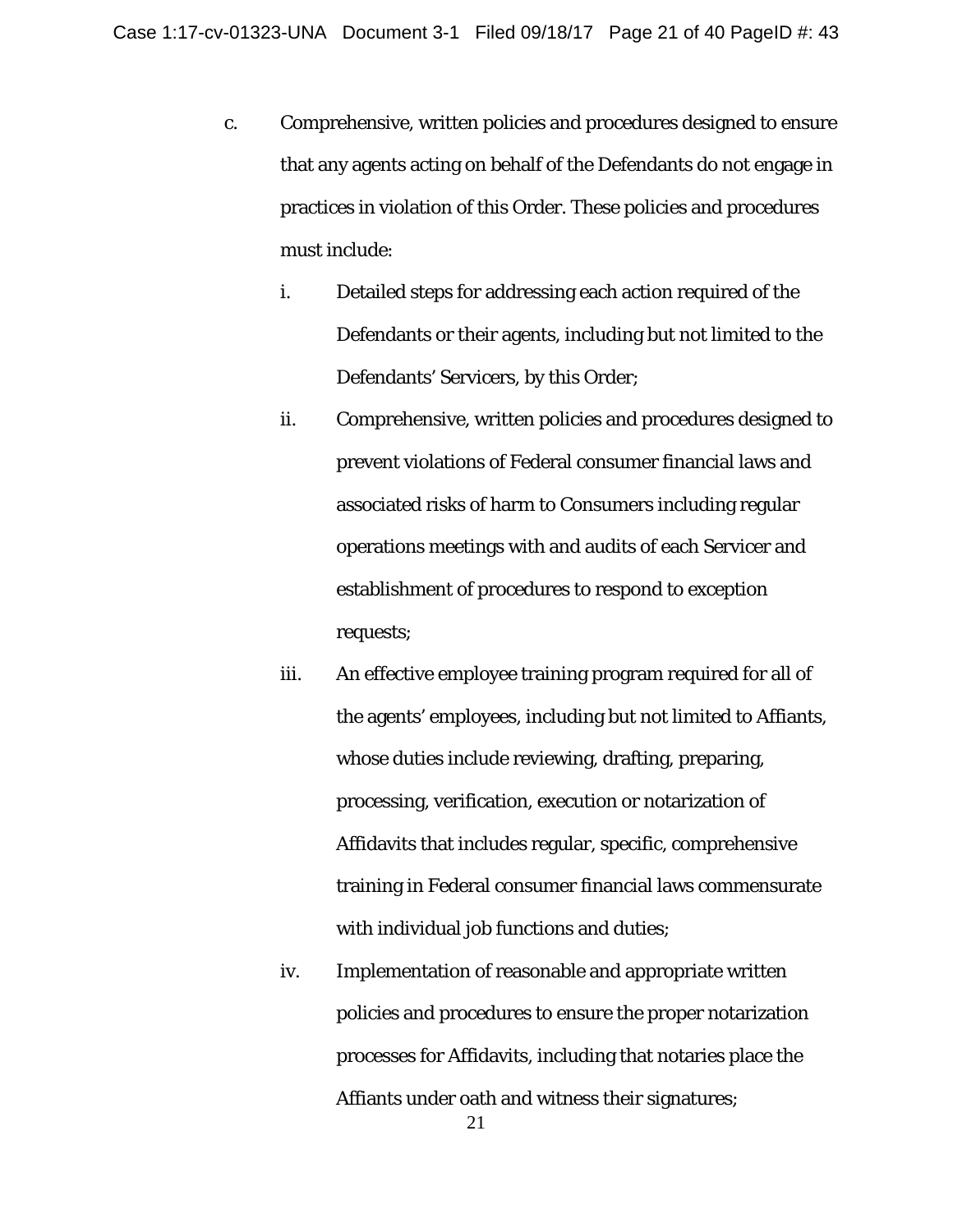- v. Implementation of reasonable and appropriate written policies and procedures to ensure that Affiants verify the accuracy of each statement made in an Affidavit before executing the Affidavit; and
- vi. Comprehensive, written policies and procedures designed to ensure that any law firms engaged by any agent to collect Debt does not violate any Federal consumer financial laws, which must include, at a minimum:
	- (1) the law firm's duty to maintain adequate internal controls to ensure compliance with Federal consumer financial laws;
	- (2) the law firm's duty to provide adequate training on compliance with all applicable Federal consumer financial laws and the agent's policies and procedures related to Collections Lawsuits;
	- (3) the agent's authority to conduct periodic onsite reviews of the law firm's controls, performance, and information systems related to Collections Lawsuits; and
	- (4) periodic review by the agent of the law firm's controls, performance, and information systems related to Collections Lawsuits.
- 29. The Enforcement Director will have the discretion to make a determination of non-objection to the Compliance Plan or direct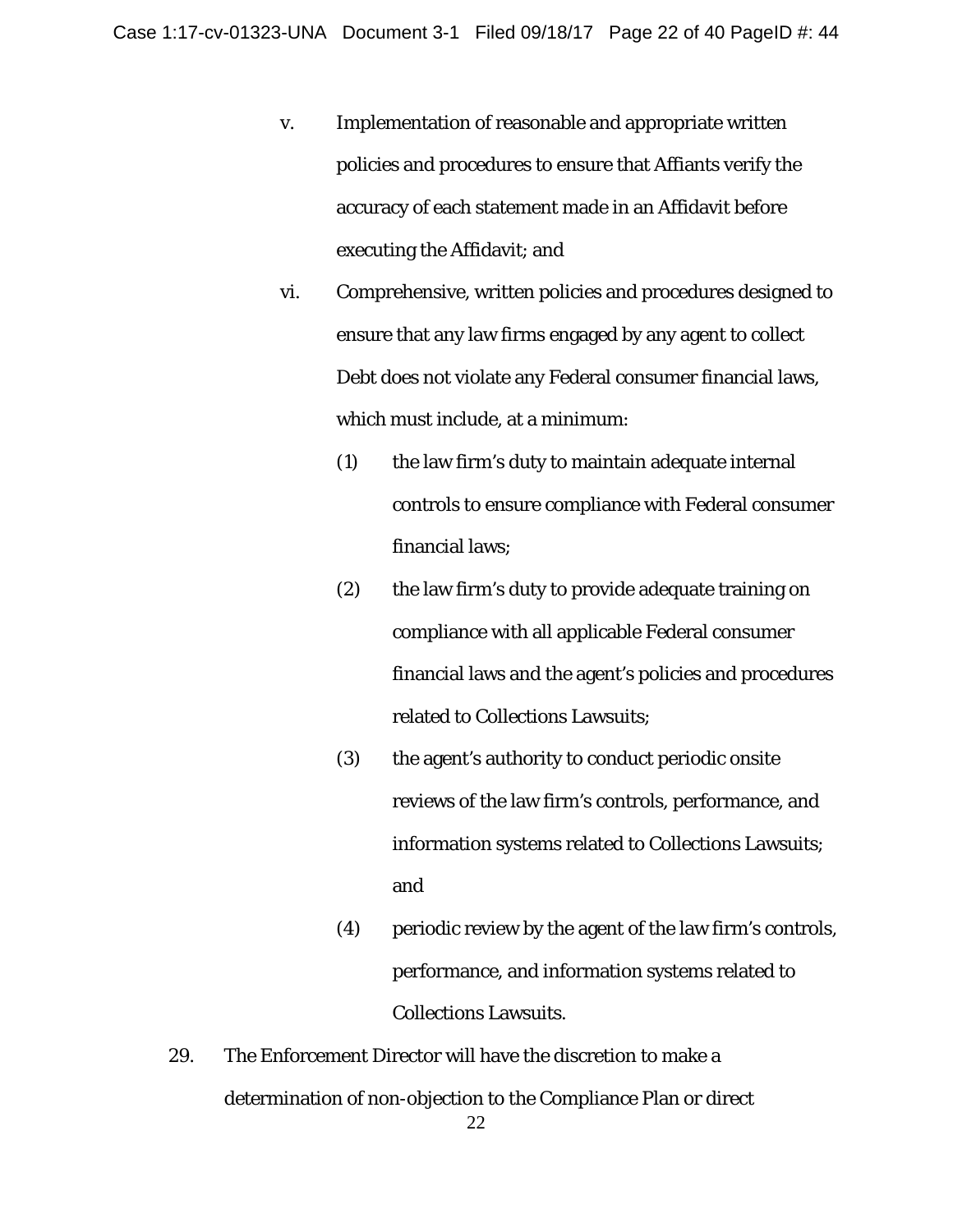Defendants to revise it. If the Enforcement Director directs Defendants to revise the Compliance Plan, Defendants must make the revisions and resubmit the Compliance Plan to the Enforcement Director within thirty (30) days.

30. After receiving notification that the Enforcement Director has made a determination of non-objection to the Compliance Plan or any amendments thereto, Defendants must implement and adhere to the steps, recommendations, deadlines, and timeframes outlined in the Compliance Plan.

### **IV. Role of the Board**

- 31. The Board must review all submissions (including plans, reports, programs, policies, and procedures) required by this Order prior to submission to the Bureau.
- 32. Although this Order requires Defendants to submit certain documents for the review or non-objection by the Enforcement Director, the Board of Defendants will have the ultimate responsibility for proper and sound management of Defendants and for ensuring that Defendants comply with Federal consumer financial law and this Order.
- 33. In each instance that this Order requires the Board to ensure adherence to or perform certain obligations of Defendants, the Board must:
	- a. Authorize whatever actions are necessary for Defendants to fully comply with the Order;
	- b. Require timely reporting by Defendants' Servicers to the Board on the status of compliance obligations; and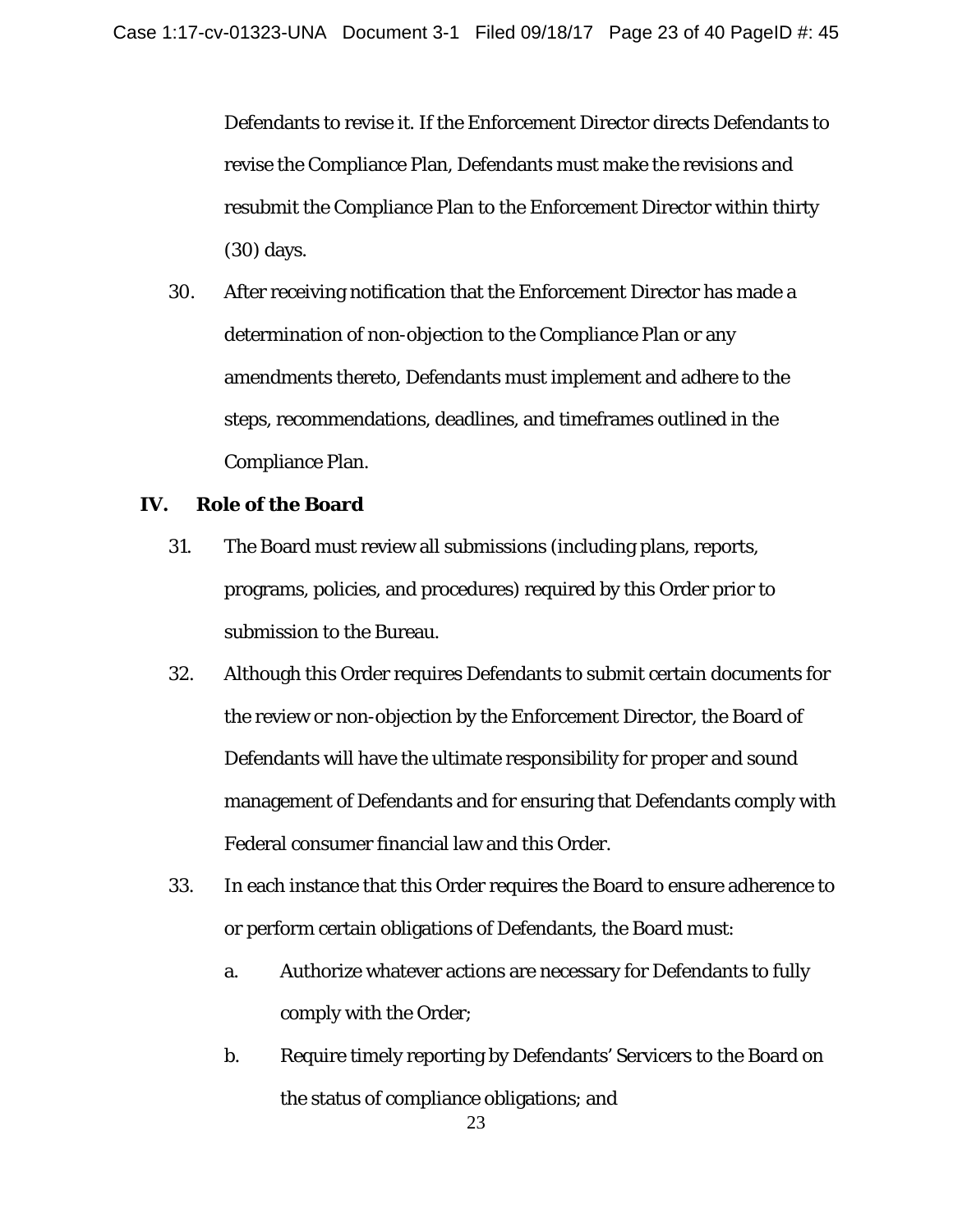*c.* Require timely and appropriate corrective action to remedy any material non-compliance with any failures to comply with Board directives related to this Section.

#### **V. Order to Pay Redress**

- 34. Within ten (10) days of the Effective Date, the Defendants must reserve or deposit into a segregated deposit account \$3,500,000, for the purpose of providing redress to Affected Consumers as required by this Section.
- 35. Within one-hundred and twenty (120) days of the Effective Date, the Defendants must submit to the Enforcement Director for review and nonobjection a comprehensive written plan for providing redress to the previously identified Affected Consumers consistent with this Order ("Redress Plan"). The Enforcement Director will have the discretion to make a determination of non-objection to the Redress Plan or direct Defendants to revise it. If the Enforcement Director directs Defendants to revise the Redress Plan, Defendants must make the revisions and resubmit the Redress Plan to the Enforcement Director within thirty (30) days. After receiving notification that the Enforcement Director has made a determination of non-objection to the Redress Plan, Defendants must implement and adhere to the steps, recommendations, deadlines, and timeframes outlined in the Redress Plan.
- 36. The Redress Plan must apply to all Affected Consumers and:
	- a. Specify how Defendants will identify all Affected Consumers;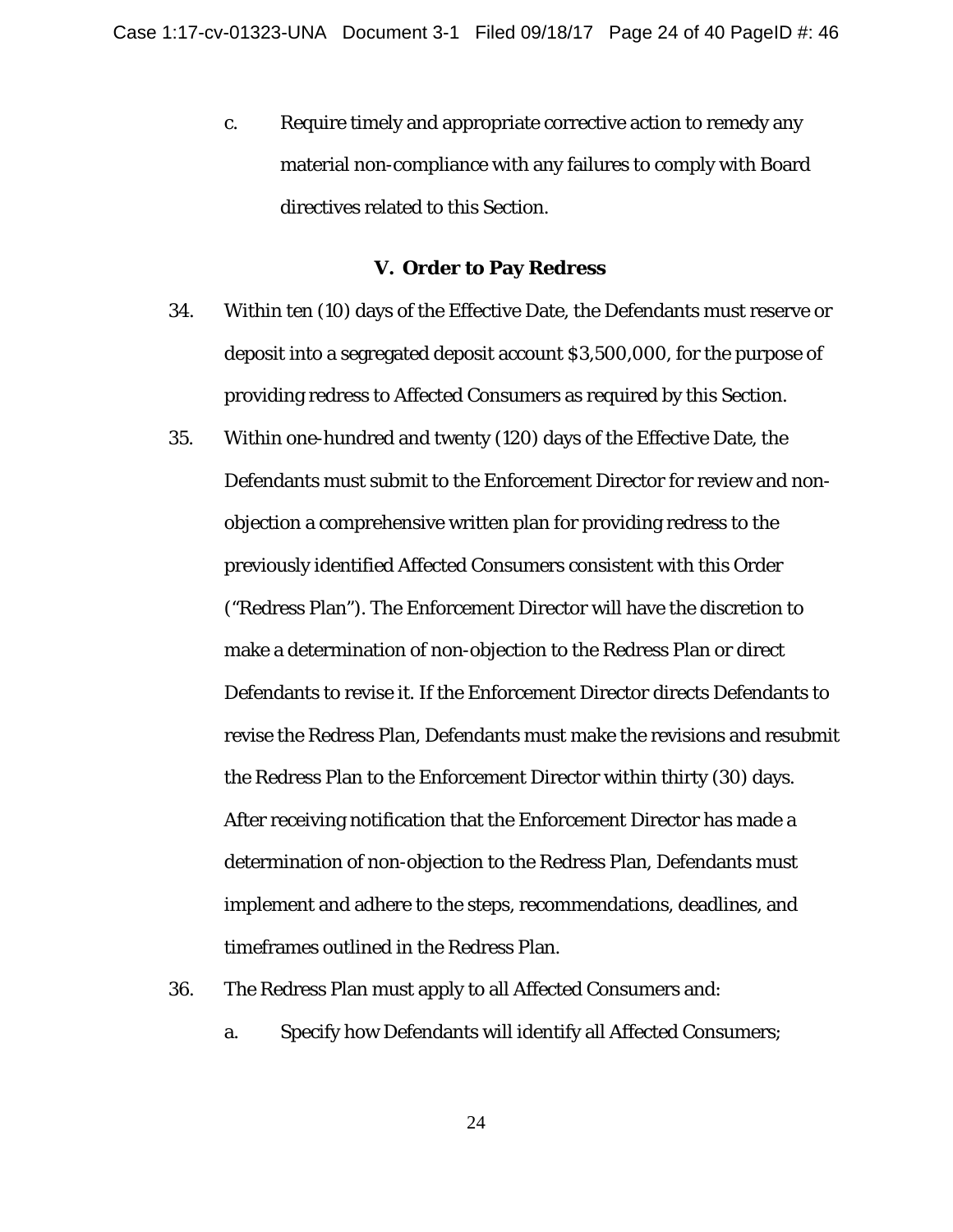- b. Provide processes for providing redress covering all Affected Consumers including providing redress for:
	- i. Affected Consumers where the documentation necessary to prove the existence of the Debt did not exist or cannot be located by Defendants;
	- ii. Affected Consumers where the documentation necessary to prove Trust ownership of the Debt did not exist or cannot be located by Defendants; and
	- iii. Affected Consumers who were subject to a Collections Lawsuit outside the applicable statute of limitations.
- c. Include a description of the following:
	- i. Methods used to compile a list of potential Affected Consumers;
	- ii. Methods used to calculate the amount of redress to be paid to each Affected Consumer;
	- iii. Procedures for issuance and tracking of redress to Affected Consumers; and
	- iv. Procedures for monitoring compliance with the Redress Plan.
- 37. The Redress Plan, at a minimum, must provide full restitution of all amounts collected since the initiation of the Collections Lawsuit filed against them from:
	- a. The approximately 2,700 Affected Consumers identified prior to the Effective Date, who paid approximately \$3,500,000; and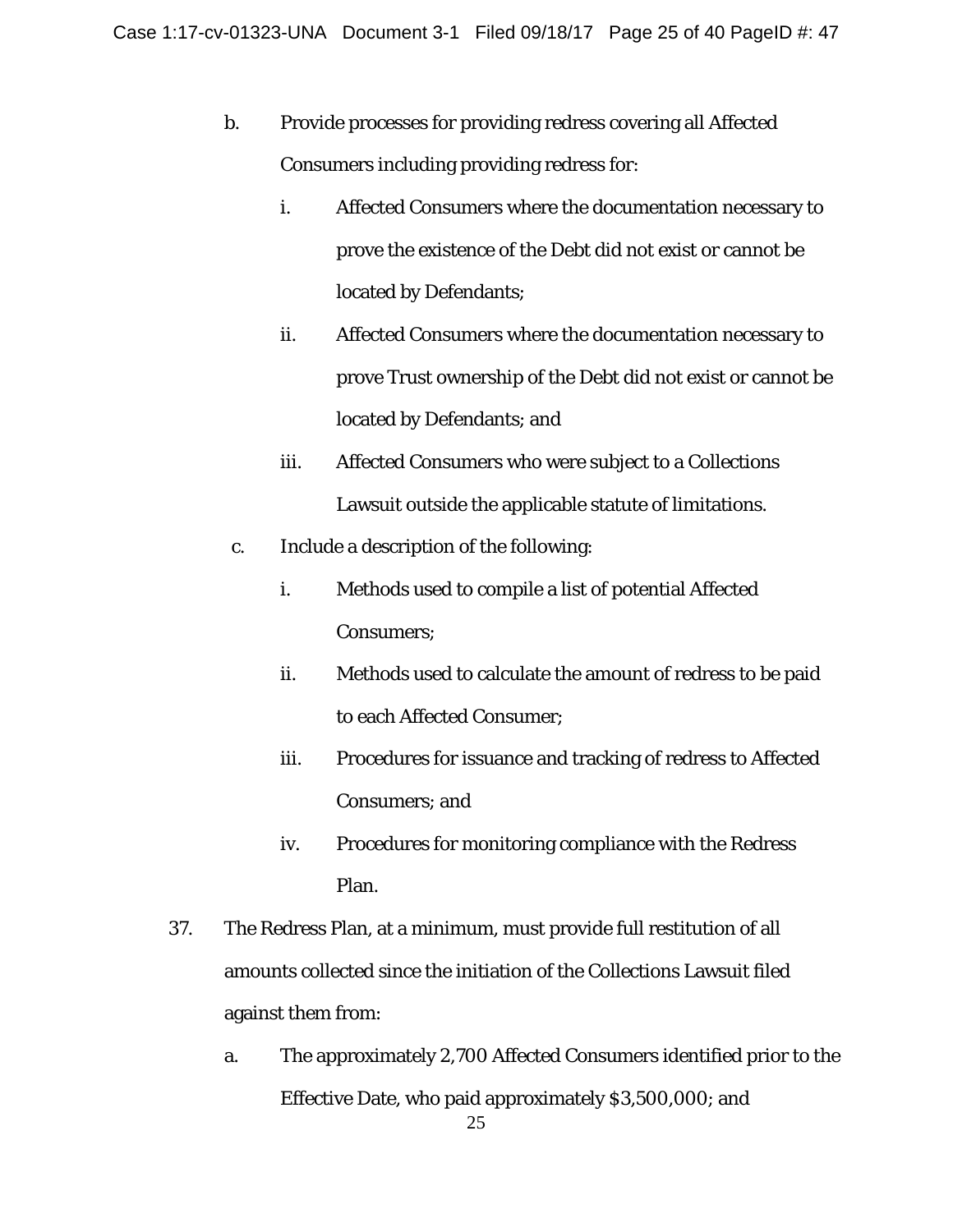- b. The Affected Consumers identified by the Compliance Audit in Section II.
- 38. The Redress Plan must describe the process for providing redress for Affected Consumers and must include the following requirements:
	- a. A timetable for providing restitution to Affected Consumers identified in Paragraph 37(a) and (b) that provides restitution to each group of Affected Consumers as soon as practicable;
	- b. Defendants must mail a bank check to each Affected Consumer along with a Redress Notification Letter (as defined below);
	- c. Defendants must send the bank check by United States Postal Service first-class mail, address correction service requested, to the Affected Consumer's last known address as maintained by Defendants' records;
	- d. Defendants must make reasonable attempts to obtain a current address for any Affected Consumer whose Redress Notification Letter or redress check is returned for any reason, using the National Change of Address System, and must promptly re-mail all returned letters and redress checks to current addresses, if any; and
	- e. Processes for handling any unclaimed funds.
- 39. With respect to redress paid to Affected Consumers, the Redress Plan must include:
	- 26 a. The form of the letter ("Redress Notification Letter") to be sent notifying Affected Consumers of the redress, which must include language explaining the manner in which the amount of redress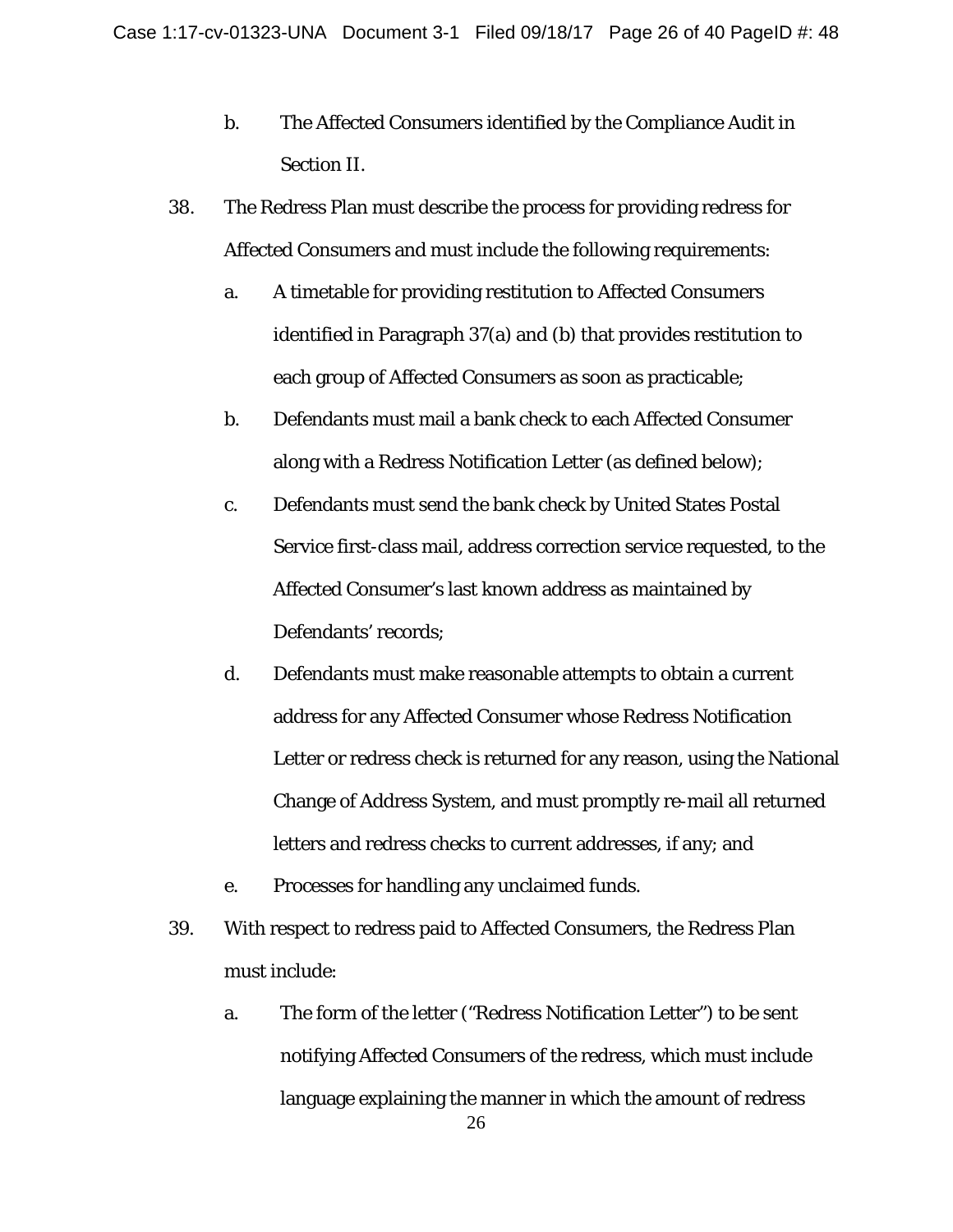was calculated and a statement that the provision of the refund payment is in accordance with the terms of this Order; and

- b. The form of the envelope that will contain the Redress Notification Letter.
- 40. Defendants must not include in any envelope containing a "Redress Notification Letter" any materials other than the approved letters and redress checks, unless Defendants have obtained written confirmation from the Enforcement Director that the Bureau does not object to the inclusion of such additional materials.
- 41. Within ninety (90) days of completion of the Redress Plan, Defendants must submit a report ("Redress Plan Report") to the Enforcement Director, which must include a review and assessment from an independent auditor agreed upon by Defendants and the Enforcement Director, on Defendants' compliance with the terms of the Redress Plan, including:
	- a. The methodology used to determine the population of Affected Consumers;
	- b. The redress amount for each Affected Consumer;
	- c. The total number of Affected Consumers;
	- d. The procedures used to issue and track redress payments;
	- e. The amount, status, and planned disposition of all unclaimed redress payments; and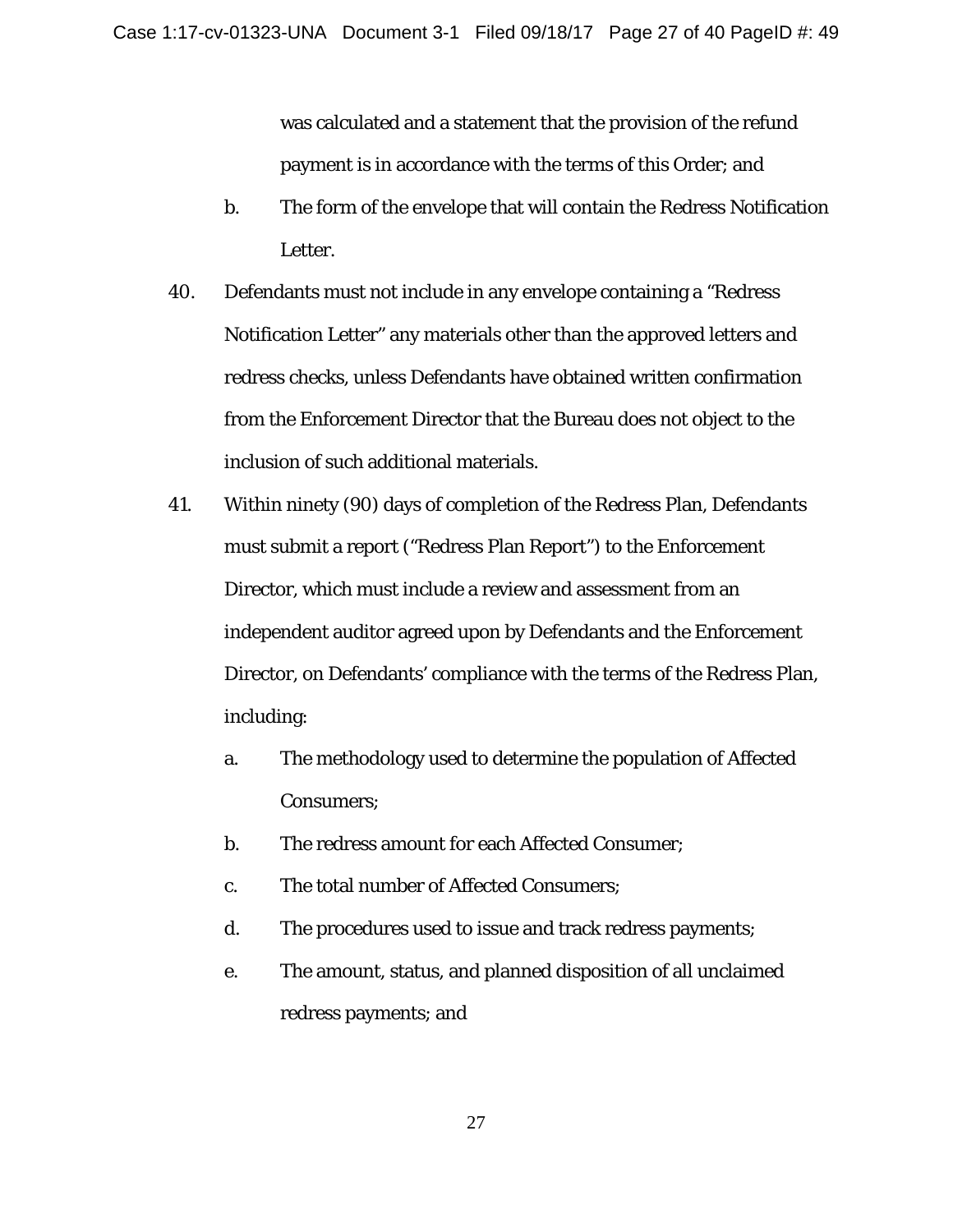- f. A description of the work of independent consultants that Defendants have used, if any, to assist and review their execution of the Redress Plan.
- 42. Defendants must submit an Amended Redress Plan within thirty (30) days of the completion of the Compliance Audit with respect to additional Affected Consumers required by Section II that incorporates the results of that Audit. The amended Redress Plan must contemplate providing full restitution to all additional Affected Consumers identified in the Compliance Audit within 120 days of submission of the Amended Redress Plan.
- 43. Defendants must provide all of the relief to Consumers required by the Order, regardless of whether the total of such relief exceeds the amount reserved or deposited into a segregated account in this Section.
- 44. After completing the Redress Plan, if the amount of redress provided to Affected Consumers is less than \$3,500,000, within thirty (30) days of the completion of the Redress Plan, Defendants must pay to the Bureau, by wire transfer to the Bureau or to the Bureau's agent, and according to the Bureau's wiring instructions, the difference between the amount of redress provided to Affected Consumers and \$3,500,000.
- 45. The Bureau may use these remaining funds to pay additional redress to Affected Consumers. If the Bureau determines, in its sole discretion, that additional redress is wholly or partially impracticable or otherwise inappropriate, or if funds remain after the additional redress is completed, the Bureau will deposit any remaining funds in the U.S. Treasury as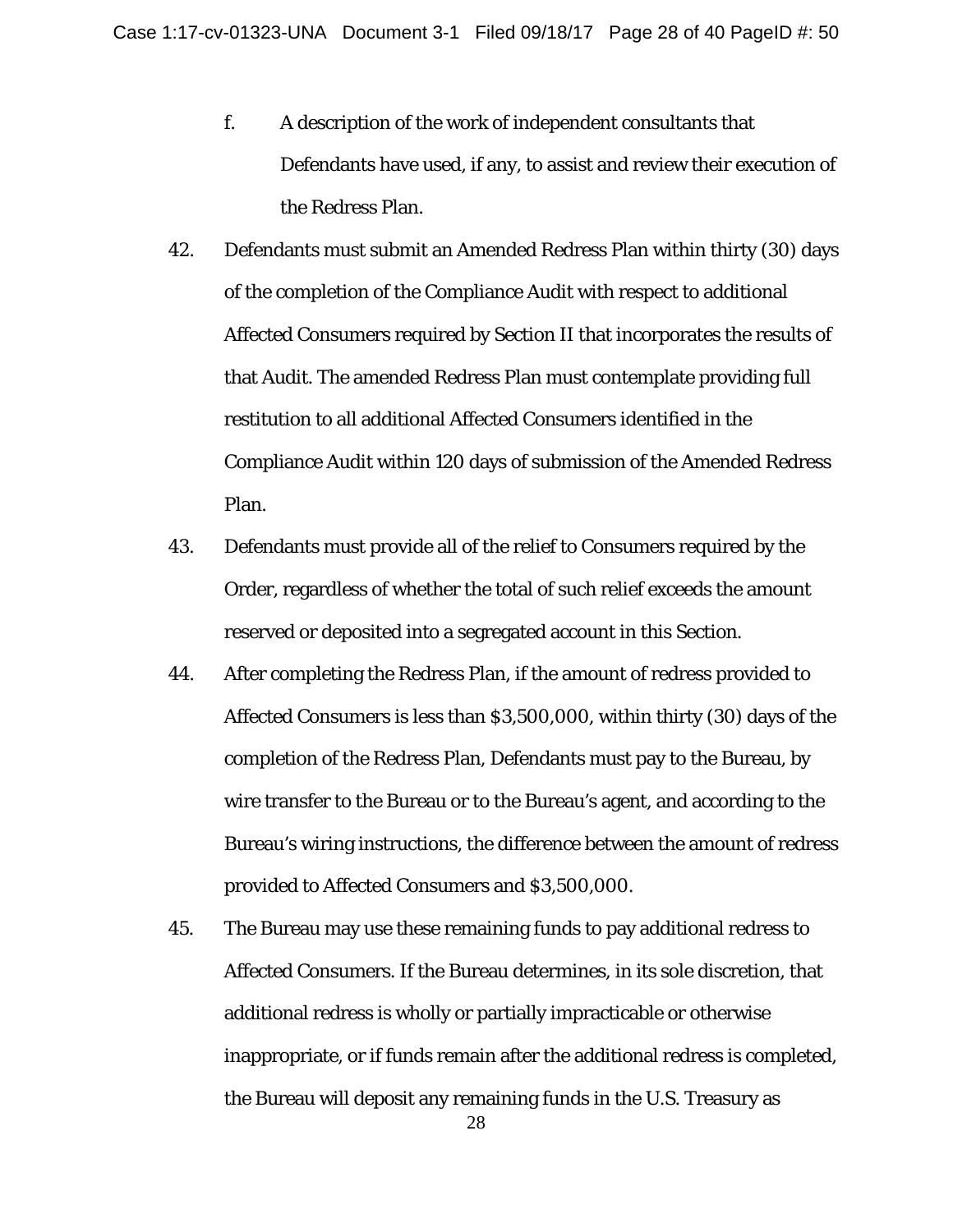disgorgement. Defendants will have no right to challenge any actions that the Bureau or its representatives may take under this Section.

- 46. Defendants may not condition the payment of any redress to any Affected Consumer under this Order on that Affected Consumer's waiving any right.
- 47. With regard to the Debt that has yet to be collected from Affected Consumers for whom Defendants and their agents do not possess or cannot locate the documentation necessary to prove the existence of the Debt or Defendants' ownership of the Debt, Defendants must within one hundred and twenty (120) days of the Effective Date—and for Affected Consumers identified in the Compliance Audit Reports, within thirty (30) days of the completion of the Compliance Audit Reports—instruct that their agents within 90 days:
	- a. Withdraw, dismiss, or terminate all pending Collections Lawsuits filed against Affected Consumers;
	- b. Release or move to vacate all judgments obtained during the Relevant Time Period in connection with these Collections Lawsuits;
	- c. Cease post-judgment enforcement activities and seek to remove, withdraw, or terminate its active wage garnishment, bank levies, and similar means of enforcing those judgments or settlements as well as cease accepting settlement payments related to any Collections Lawsuits;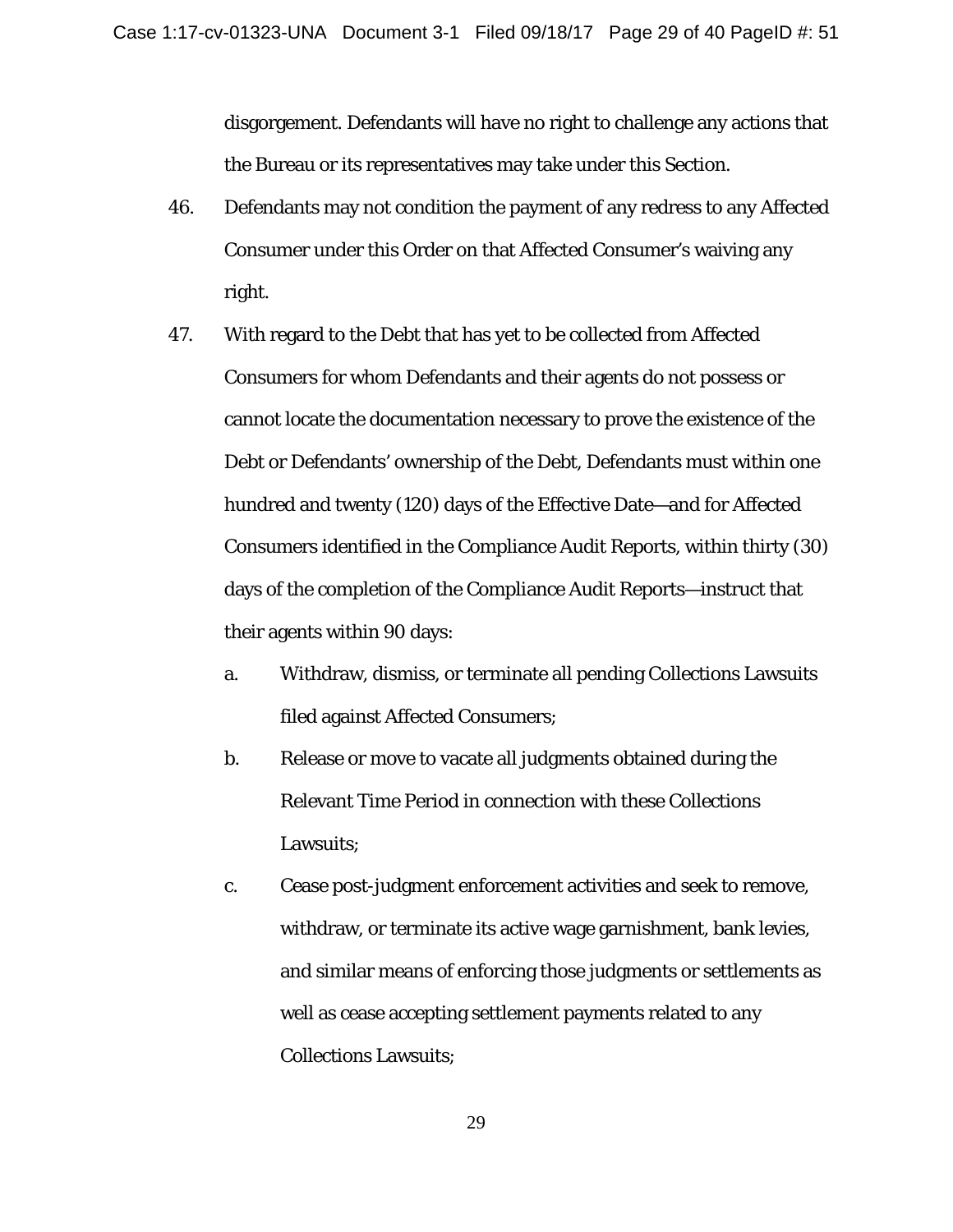- d. Refrain from (i) representing to a Consumer or any other person that Defendants are or were owed a Debt, (ii) taking any steps to collect or to seek to collect the Debt in question, (iii) furnishing reports on the Debt in question, except as otherwise required by this Order; and
- e. Request that the consumer reporting agencies correct any affected collection account or tradeline, which may include amending, deleting, or suppressing the incorrect account or tradeline.
- 48. With regard to time-barred Debt that has yet to be collected from Affected Consumers, Defendants and their agents will not take any steps to collect Debts by any means without Clearly and Prominently disclosing to the consumer:
	- a. For those time-barred debts that generally cannot be included in a consumer report under the provisions of the FCRA, 15 U.S.C. § 1681c(a), but can be collected through other means pursuant to applicable state law, Defendants will instruct their agents to include the following statement: "The law limits how long you can be sued on a debt and how long a debt can appear on your credit report. Due to the age of this debt, we will not sue you for it or report payment or non-payment of it to a credit bureau."
	- b. For those time-barred debts that can be collected through other means pursuant to applicable state law, and may be included in a consumer report under the provisions of the FCRA, 15 U.S.C. § 1681c(a), Defendants will instruct their agents to include the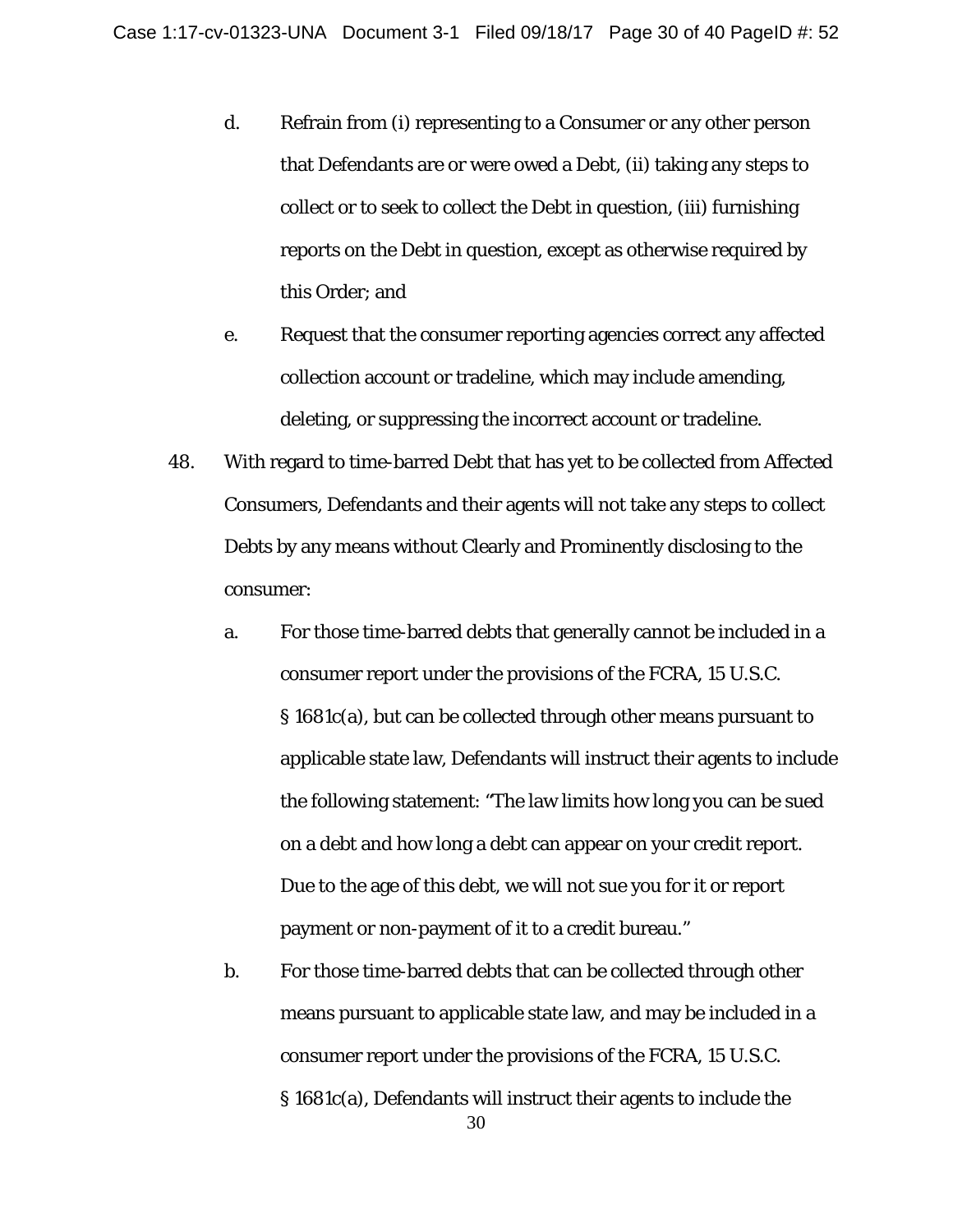following statement: "The law limits how long you can be sued on a debt. Because of the age of your debt, we will not sue you for it."

- 49. Defendants and their agents are prohibited from making any representation or statement, or from taking any other action that interferes with, detracts from, contradicts, or otherwise undermines the disclosures required in Paragraph 48.
- 50. Defendants will be deemed to have complied with the disclosure requirements of Paragraph 48 if Defendants or their agents make a disclosure to Consumers in a specific jurisdiction that (1) is required by the laws or regulations of that jurisdiction, (2) complies with those laws or regulations, and (3) is substantially similar to the disclosure required by Paragraph 48.

#### **VI. Order to Pay Disgorgement**

- 51. Defendants shall pay \$7,800,000 as disgorgement for the proceeds they received from the unlawful practices related to the filing of Collections Lawsuits during the Relevant Period.
- 52. Within ten (10) days of the Effective Date, Defendants shall pay the above amount in the form of a wire transfer to the Bureau or such agent as the Bureau may direct, and in accordance with wiring instructions to be provided by counsel for the CFPB. The Bureau will then transfer the payment to the United States Treasury as disgorgement.
- 53. In the event of any default on Defendants' obligations to make payment under this Order, interest, computed under 28 U.S.C. § 1961, as amended,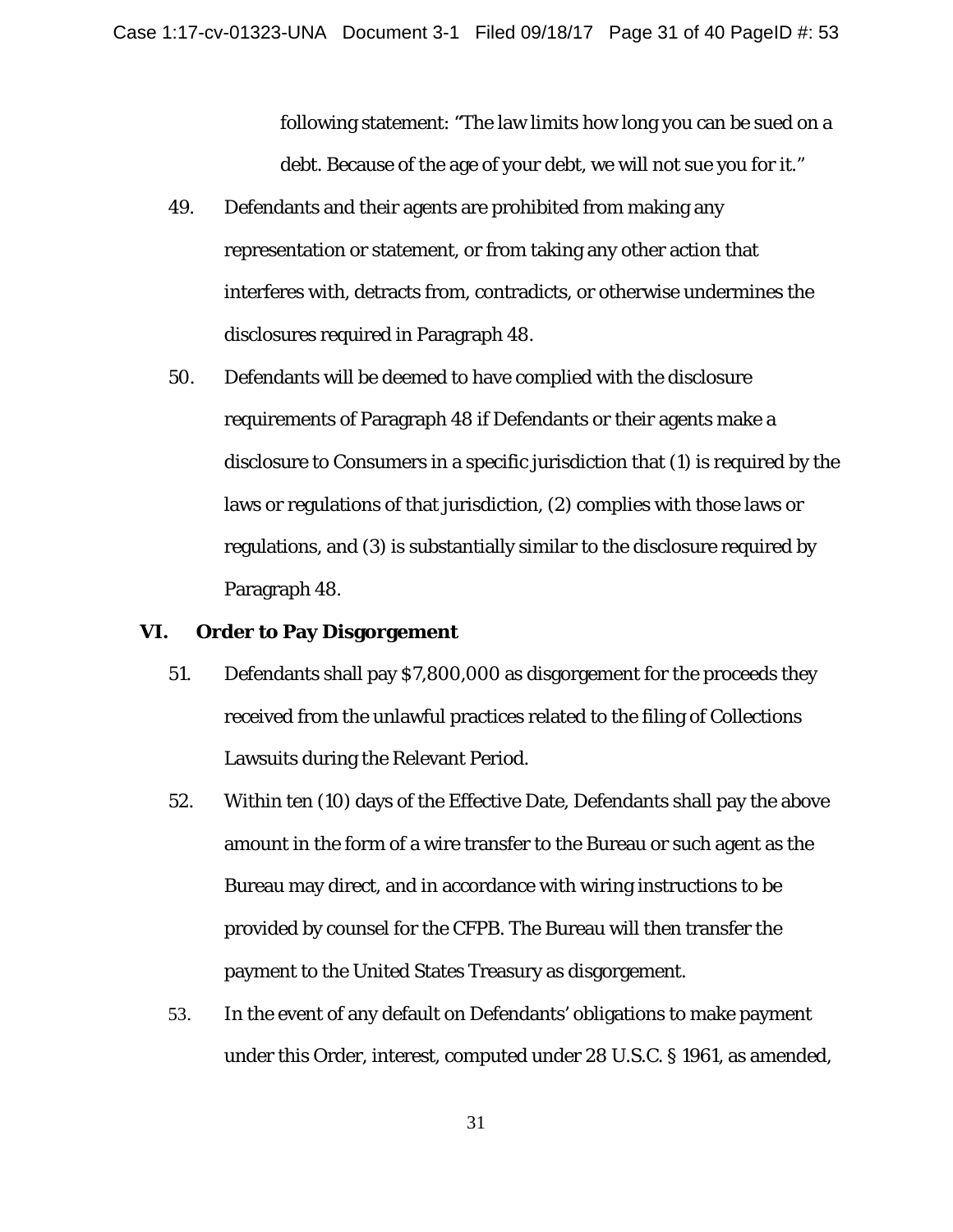will accrue on any outstanding amounts not paid from the date of default to the date of payment, and will immediately become due and payable.

### **VII. Order to Pay Civil Money Penalty**

- 54. Under section 1055(c) of the CFPA, 12 U.S.C. § 5565(c), by reason of the violations of law described in the Complaint, and taking into account the factors in 12 U.S.C.  $\S 5565(c)(3)$ , the Defendants must pay a civil money penalty of \$7,800,000 to the Bureau.
- 55. Within ten (10) days of the Effective Date, Defendants must pay the civil money penalty by wire transfer to the Bureau or to the Bureau's agent in compliance with the Bureau's wiring instructions.
- 56. The civil money penalty paid under this Order will be deposited in the Civil Penalty Fund of the Bureau as required by section 1017(d) of the CFPA, 12 U.S.C. § 5497(d).
- 57. Defendants must treat the civil money penalty paid under this Order as a penalty paid to the government for all purposes. Regardless of how the Bureau ultimately uses those funds, Defendants may not:
	- a. Claim, assert, or apply for a tax deduction, tax credit, or any other tax benefit for any civil money penalty paid under this Order; or
	- b. Seek or accept, directly or indirectly, reimbursement or indemnification from any source, including but not limited to payment made under any insurance policy, with regard to any civil money penalty paid under this Order.
- 58. To preserve the deterrent effect of the civil money penalty in any Related Consumer Action, Defendants may not argue that Defendants are entitled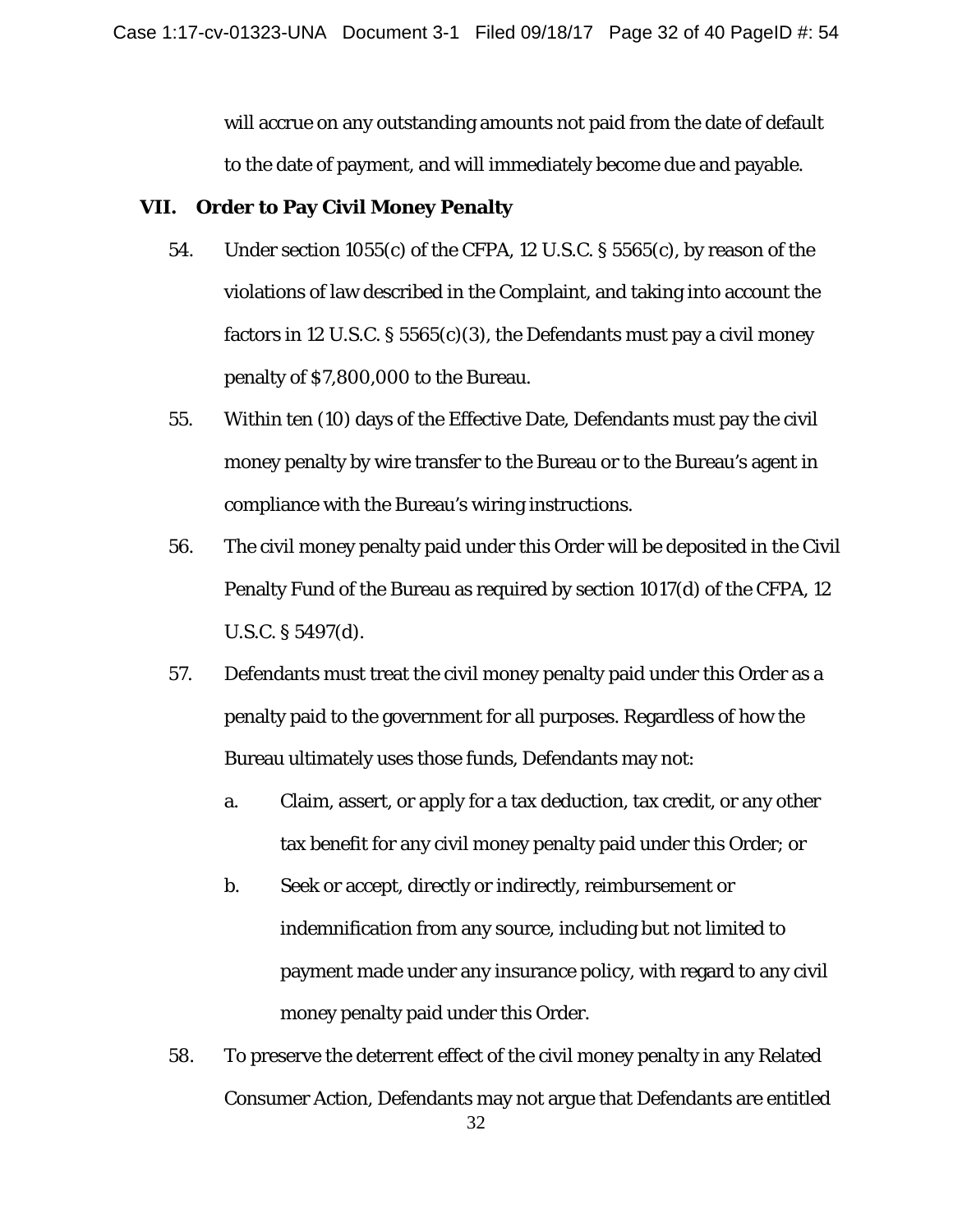to, nor may Defendants benefit by, any offset or reduction of any compensatory monetary remedies imposed in the Related Consumer Action because of the civil money penalty paid in this action or because of any payment that the Bureau makes from the Civil Penalty Fund ("Penalty Offset"). If the court in any Related Consumer Action grants such a Penalty Offset, Defendants must, within thirty (30) days after entry of a final order granting the Penalty Offset, notify the Enforcement Director, and pay the amount of the Penalty Offset to the U.S. Treasury. Such a payment will not be considered an additional civil money penalty and will not change the amount of the civil money penalty imposed in this action.

#### **VIII. Additional Monetary Provisions**

- 59. In the event of any default on Defendants' obligations to make payment under this Order, interest, computed under 28 U.S.C. § 1961, as amended, will accrue on any outstanding amounts not paid from the date of default to the date of payment and will immediately become due and payable.
- 60. Defendants must relinquish all dominion, control, and title to the funds paid to the fullest extent permitted by law and no part of the funds may be returned to Defendants.
- 61. Under 31 U.S.C. § 7701, Defendants, unless they already have done so, must furnish to the Bureau their taxpayer identifying numbers, which may be used for purposes of collecting and reporting on any delinquent amount arising out of this Order.
- 62. Within thirty (30) days of the entry of a final judgment, consent order, or settlement in a Related Consumer Action, Defendants must notify the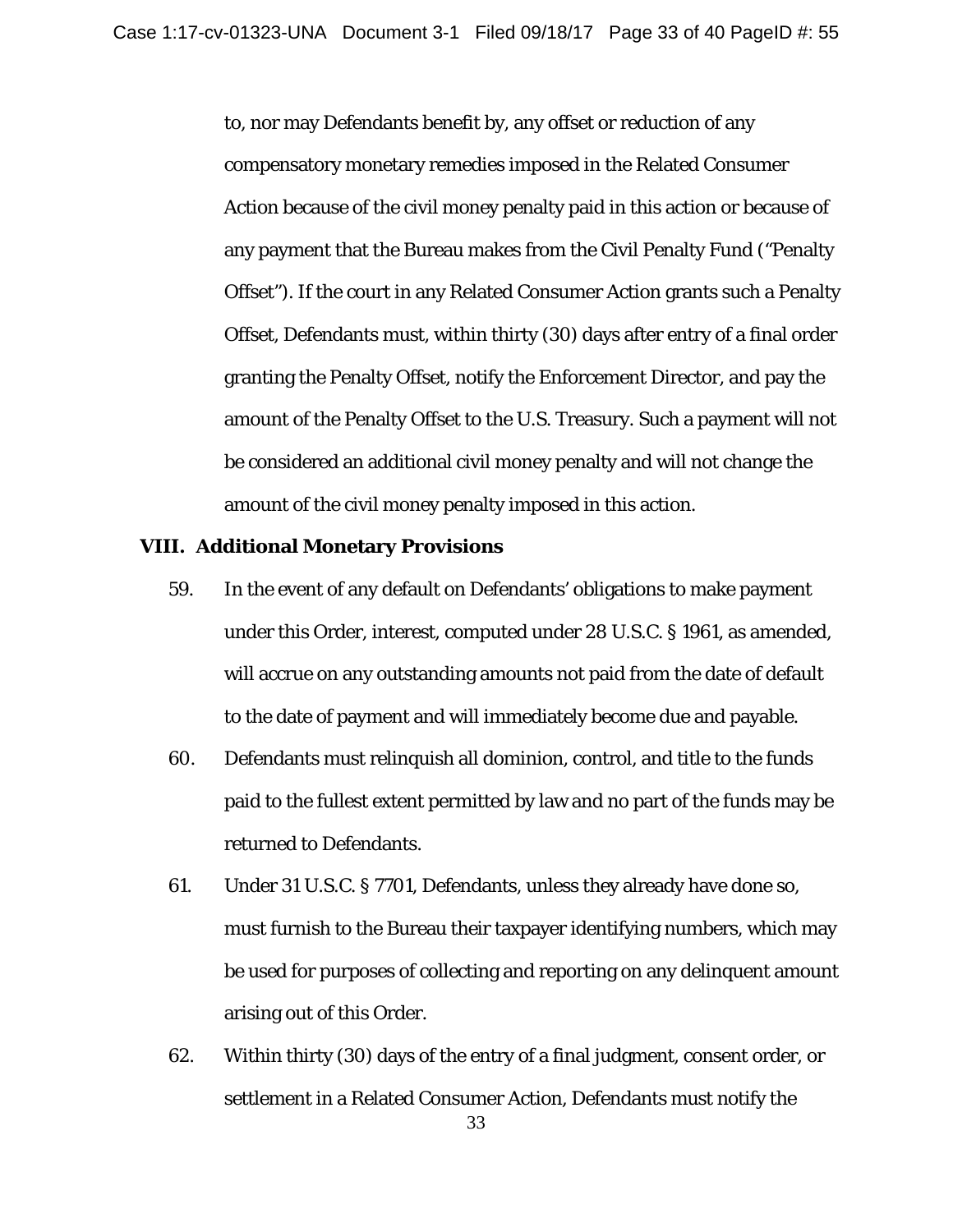Enforcement Director of the final judgment, consent order, or settlement in writing. That notification must indicate the amount of redress, if any, that Defendants paid or is required to pay to Consumers and describe the Consumers or classes of Consumers to whom that redress has been or will be paid.

#### **IX. Reporting Requirements**

- 63. Defendants must notify the Enforcement Director of any development that may affect compliance obligations arising under this Order, including but not limited to a dissolution, assignment, sale, merger, or other action that would result in the emergence of a successor company; the creation or dissolution of a subsidiary, parent, or affiliate that engages in any acts or practices subject to this Order; the filing of any bankruptcy or insolvency proceeding by or against Defendants; or a change in Defendants' name or address. Defendants must provide this notice, if practicable, at least thirty (30) days before the development but in any case no later than fourteen (14) days after the development.
- 64. Within one hundred and twenty (120) days of the Effective Date, and again one year after the Effective Date, Defendants must submit to the Enforcement Director an accurate written compliance progress report ("Compliance Report") that has been approved by the Board, which, at a minimum:
	- a. Describes in detail the manner and form in which Defendants have complied with this Order; and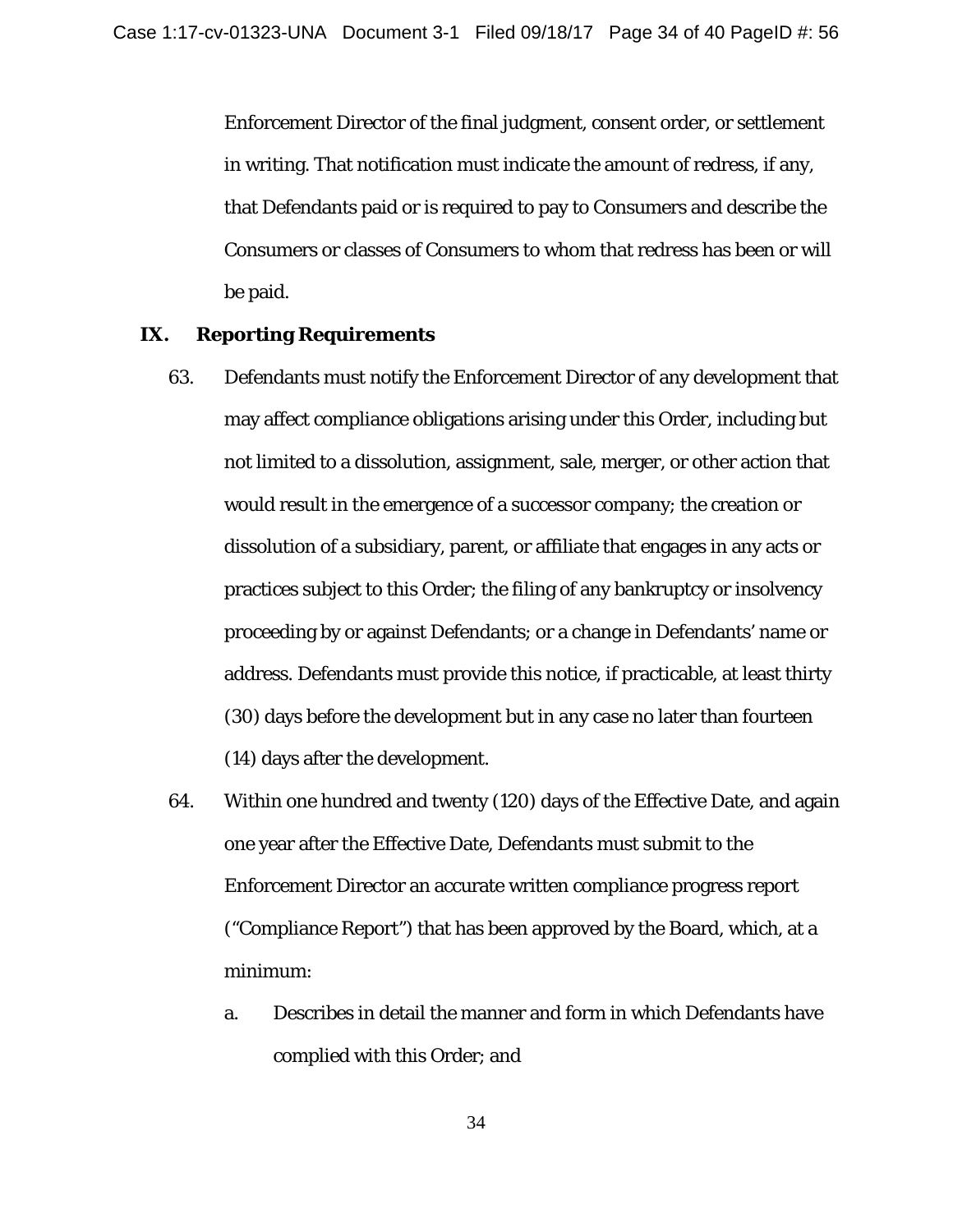b. Attaches a copy of each Order Acknowledgment obtained under Section X, unless previously submitted to the Enforcement Director.

#### **X. Order Distribution and Acknowledgment**

- 65. Within thirty (30) days of the Effective Date, Defendants must deliver a copy of this Order to each of their board members or owners as well as to any managers, employees, Servicers, or other agents and representatives who have responsibilities related to the subject matter of the Order.
- 66. For five (5) years from the Effective Date, Defendants must deliver a copy of this Order to any business entity resulting from any change in structure referred to in Section IX, any future board members, executive officers, or owners, as well as to any managers, employees, Servicers, or other agents and representatives who will have responsibilities related to the subject matter of the Order before they assume their responsibilities.
- 67. Defendants must secure a signed and dated statement acknowledging receipt of a copy of this Order, ensuring that any electronic signatures comply with the requirements of the E-Sign Act, 15 U.S.C. §§ 7001–31, within thirty (30) days of delivery, from all persons receiving a copy of this Order under this Section.

#### **XI. Recordkeeping**

- 68. Defendants must create, or if already created, must retain for at least five (5) years from the Effective Date, the following business records:
	- a. All documents and records necessary to demonstrate full compliance with each provision of this Order, including all submissions to the Bureau.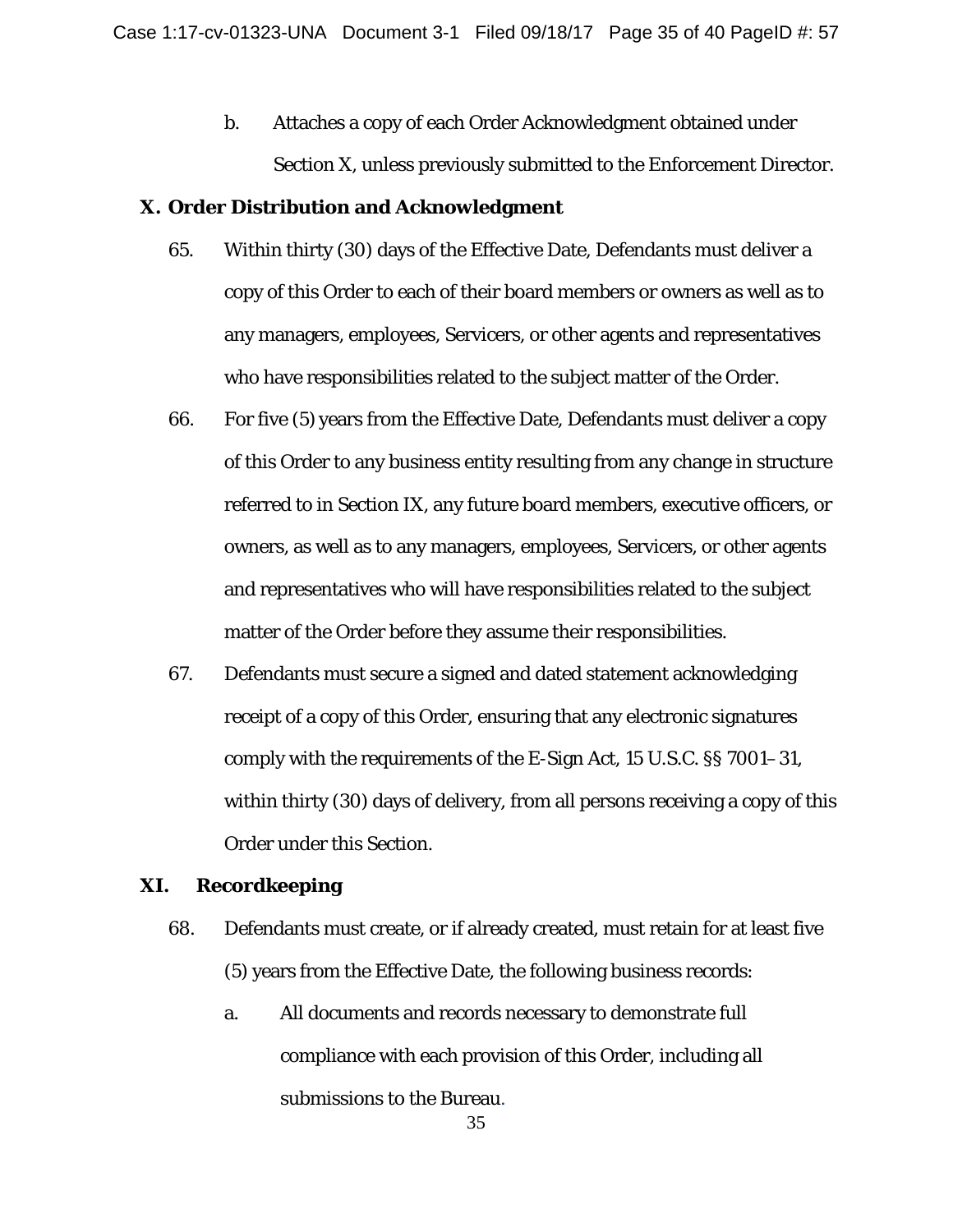- b. All documents and records pertaining to the Redress Plan, described in Section V.
- 69. Defendants must retain the documents identified in Paragraph 68 for the duration of the Order.
- 70. Defendants must make the documents identified in Paragraph 68 available to the Bureau upon the Bureau's request.

## **XII. Notices**

71. Unless otherwise directed in writing by the Enforcement Director,

Defendants must provide all submissions, requests, communications, or

other documents relating to this Order in writing, with the subject line, "*In* 

*re* [name of Respondent], File No. Year-CFPB- ," and send them either:

a. By overnight courier (not the U.S. Postal Service), as follows:

Assistant Director for Enforcement Consumer Financial Protection Bureau ATTENTION: Office of Enforcement 1625 Eye Street, N.W. Washington D.C. 20006; or

b. By first-class mail to the below address and contemporaneously by

email to Enforcement\_Compliance@cfpb.gov:

Assistant Director for Enforcement Consumer Financial Protection Bureau ATTENTION: Office of Enforcement 1700 G Street, N.W. Washington D.C. 20552

## **XIII. Cooperation with the Bureau**

72. Defendants must cooperate fully with the Bureau in this matter and in any

investigation related to or associated with the conduct described in the

Complaint. Defendants must provide truthful and complete information,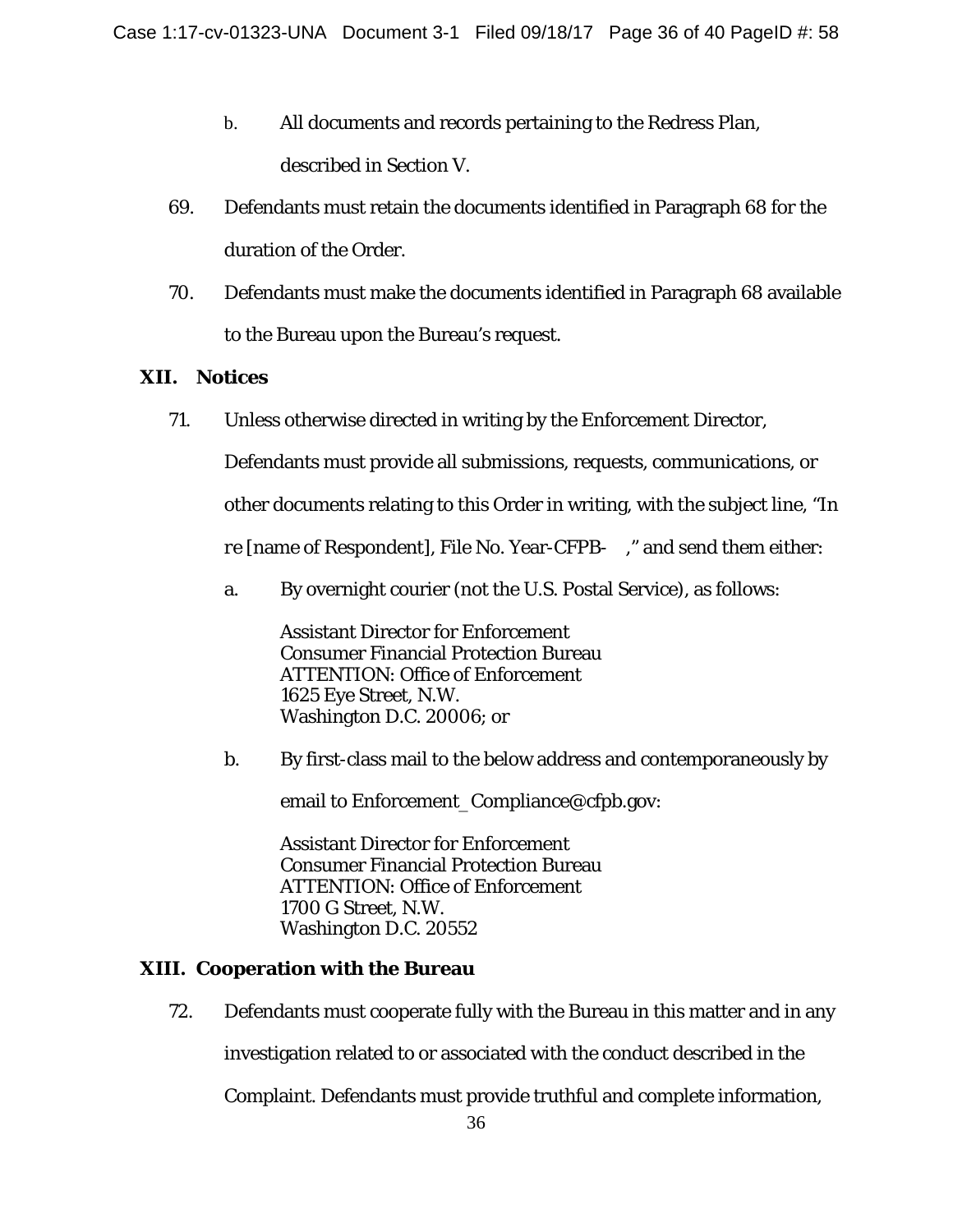evidence, and testimony, and Defendants must cause their officers, employees, representatives, or agents to appear for interviews, discovery, hearings, trials, and any other proceedings that the Bureau may reasonably request upon five (5) days' written notice, or other reasonable notice, at such places and times as the Bureau may designate, without the service of compulsory process.

#### **XIV. Compliance Monitoring**

- 73. Within fourteen (14) days of receipt of a written request from the Bureau, Defendants must submit additional Compliance Reports or other requested information, which must be made under penalty of perjury; provide sworn testimony; or produce documents.
- 74. Defendants must permit Bureau representatives to interview any employee or other person affiliated with Defendants who has agreed to such an interview. The person interviewed may have counsel present.
- 75. Nothing in this Order will limit the Bureau's lawful use of civil investigative demands under 12 C.F.R. § 1080.6 or other compulsory process.

### **XV. Retention of Jurisdiction**

- 76. The Court will retain jurisdiction of this matter for purposes of construction, modification, and enforcement of this Order.
- 77. Notwithstanding the provisions of Paragraph 76, any time limits for performance fixed by this Order may be extended by mutual written agreement of the parties and without further Court approval. Additionally, details related to administration of §§ IX through XIV of this Order may be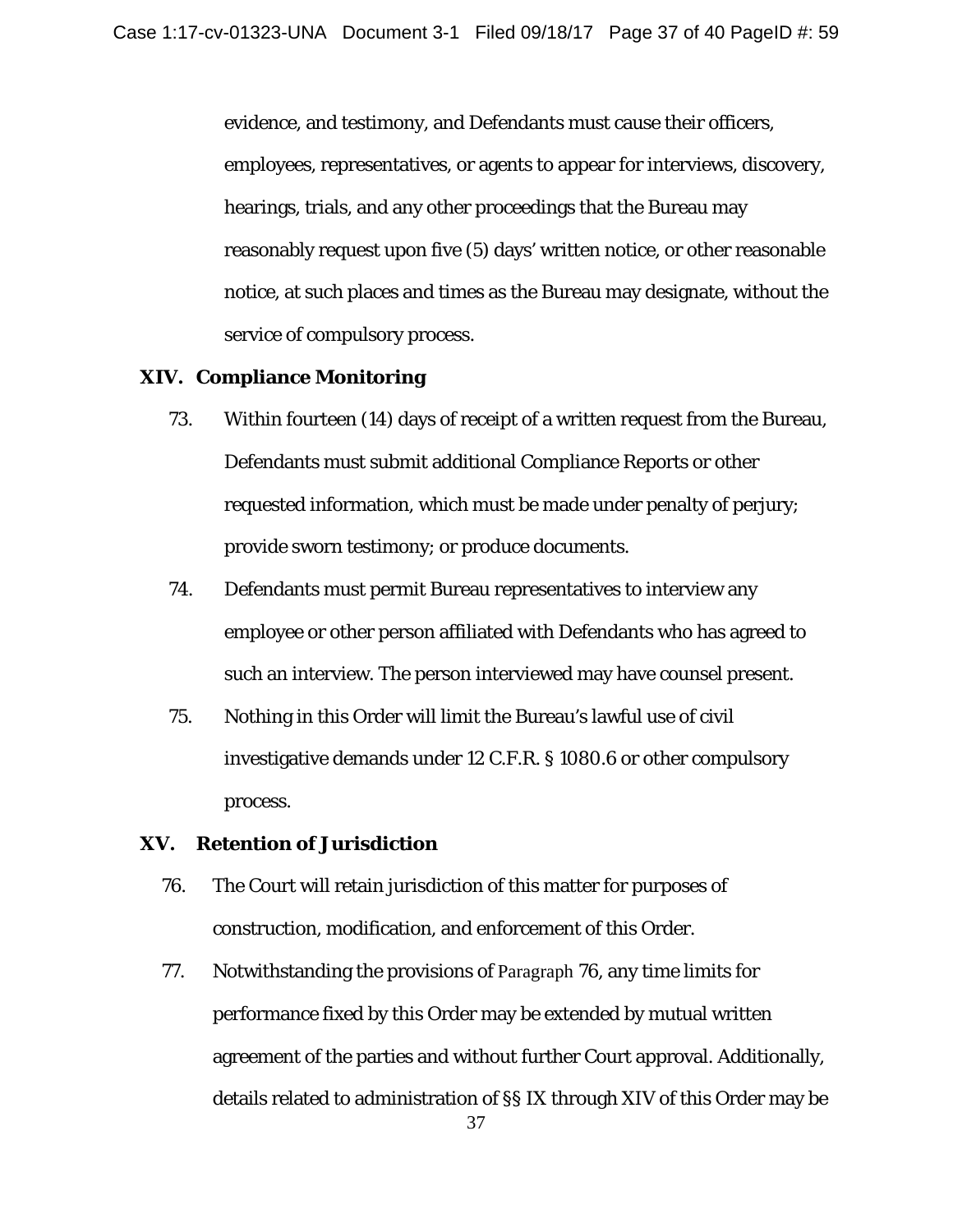modified by written agreement of the parties and without further Court approval. Any other modifications to this Order may be made only upon approval of the Court, upon motion by any party.

## **XVI. Administrative Provisions**

- 78. The Bureau releases and discharges Defendants from all potential liability for law violations that the Bureau has or might have asserted based on the practices described in the Complaint, to the extent such practices occurred before the Effective Date and the Bureau knows about them as of the Effective Date. The Bureau may use the practices described in this Order in future enforcement actions against Defendants and their affiliates, including, without limitation, to establish a pattern or practice of violations or the continuation of a pattern or practice of violations or to calculate the amount of any penalty. This release does not preclude or affect any right of the Bureau to determine and ensure compliance with the Order or to seek penalties for any violations of the Order.
- 79. Should Defendants seek to transfer or assign all or part of its operations that are subject to this Order, Defendants must, as a condition of sale, obtain the written agreement of the transferee or assignee to comply with all applicable provisions of this Order.

#### **IT IS SO ORDERED.**

Dated: \_\_\_\_\_\_\_\_\_\_\_\_\_\_\_\_\_\_\_\_\_\_\_\_\_\_\_

## UNITED STATES DISTRICT JUDGE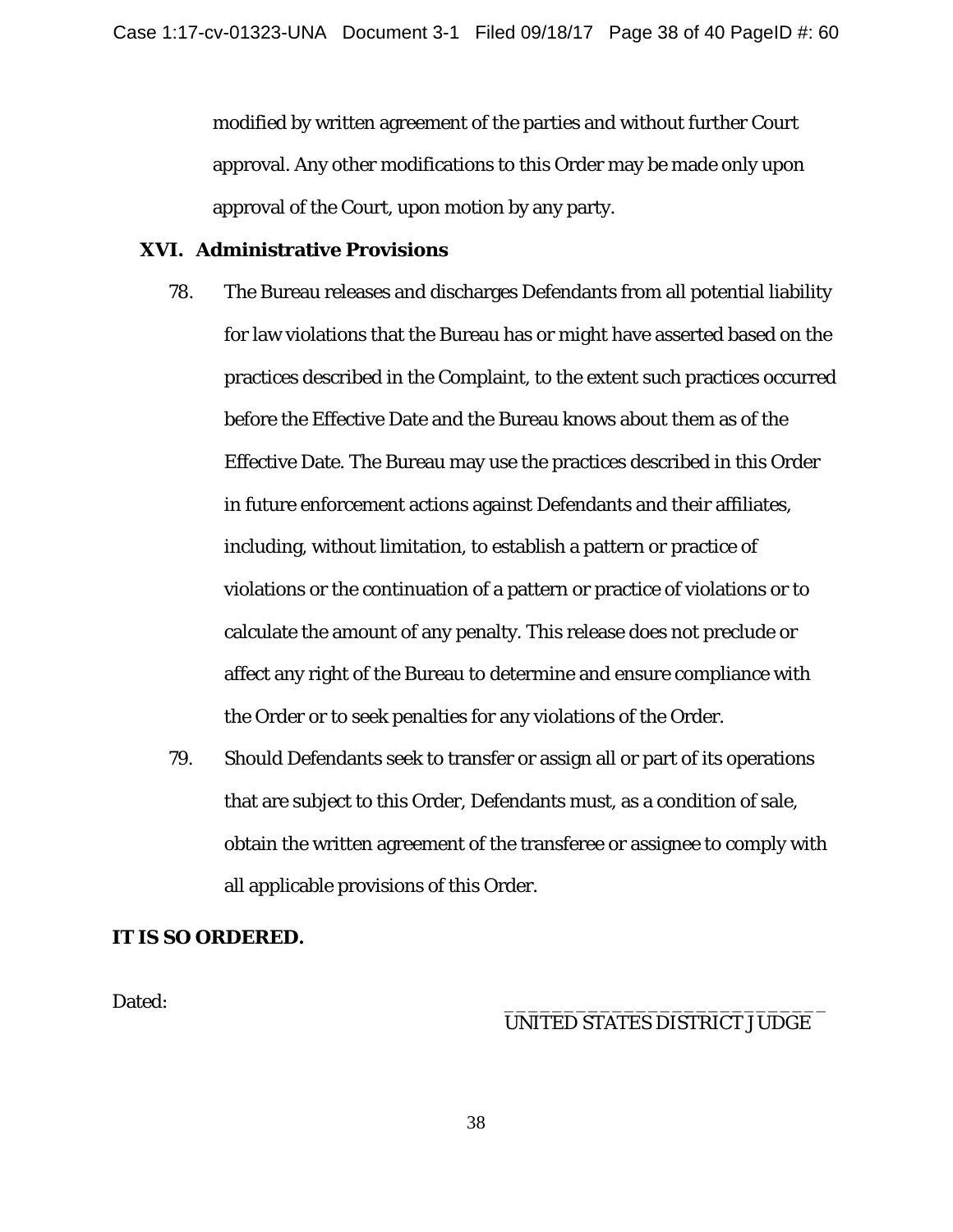## Consented and agreed to:

## FOR THE CONSUMER FINANCIAL PROTECTION BUREAU:

ANTHONY ALEXIS *Enforcement Director* 

Deborah Morris *Deputy Enforcement Director* 

/s/ Carolyn Hahn \_ Carolyn Hahn (E-mail: Carolyn.Hahn@cfpb.gov) (Phone: 202-435-7250 Edward Keefe (E-mail: Edward.Keefe@cfpb.gov) (Phone: 202-435-9198) 1700 G Street NW Washington, DC 20552 Fax: (202) 435-7722

Attorneys for Plaintiff Consumer Financial Protection Bureau